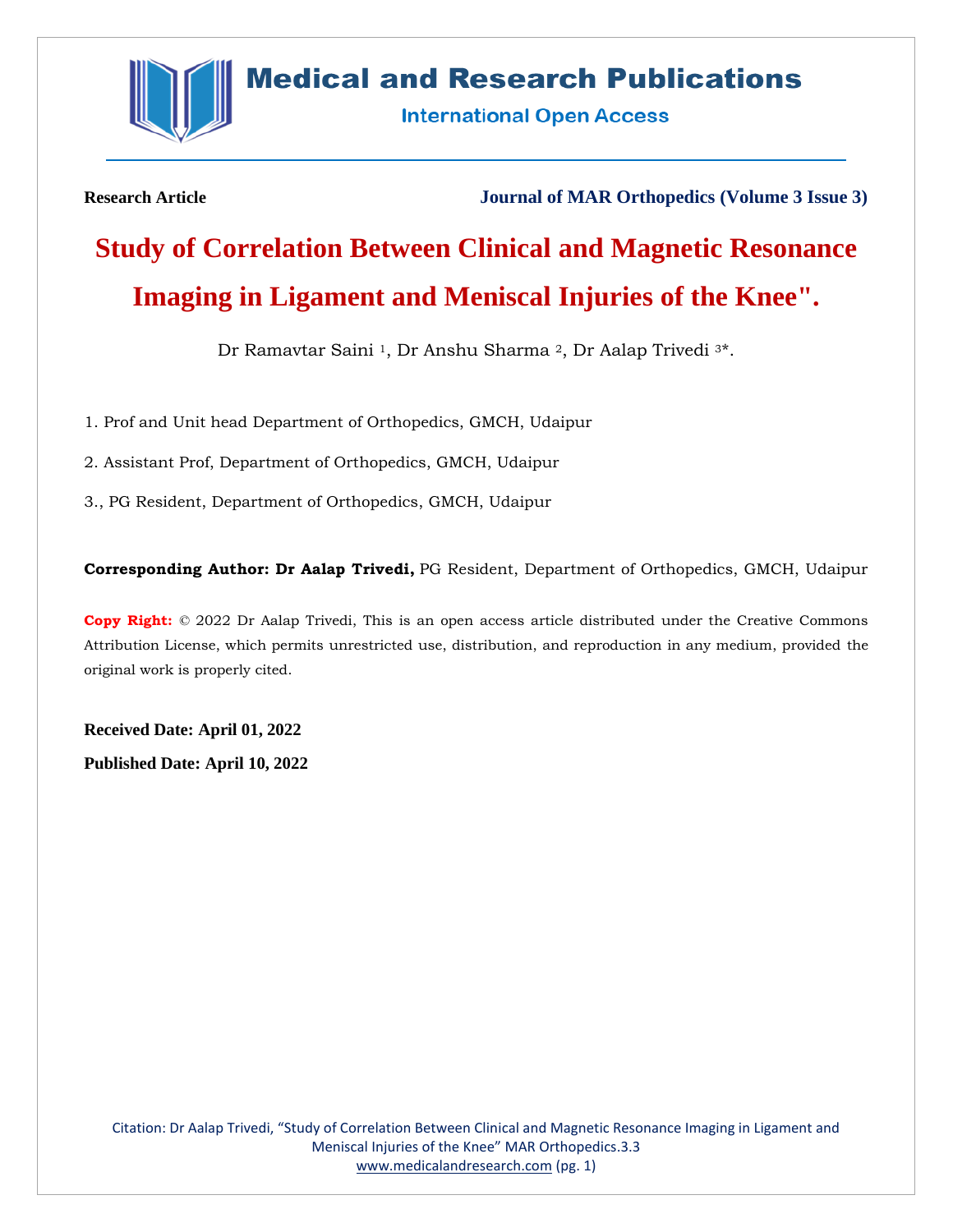#### **Introduction**

The knee joint is a common site of injury due to trauma and sports activities (1). Clinical tests routinely used in the diagnosis of meniscal and ligament injuries have limitations and it may be difficult to elicit objective signs repeatedly, mainly due to pain in an acute or subacute presentation.

Although clinical examination is most important for the diagnosis of a ligament injury, examinations which can be painful are not always accurate in recent injuries. Clinical tests may be confusing and may cause a delay in diagnosis. Therefore, complementary diagnostic tools are often necessary, mainly when suspicion of multiple internal derangements of the knee.

The knee is a complex joint with a many internal structures, which can give rise to symptoms of knee injuries. The essential part of diagnosis is imaging (2,3). The most significant advances made in terms of knee imaging have been in the realm of Magnetic Resonance Imaging. Magnetic resonance imaging (MRI), with its ability to generate a high contrast and high spatial resolution images of the muscles, ligaments and synovium without the use of ionizing radiation (4,5,) has an important role in the radiologic evaluation of joint disease.

Magnetic resonance imaging (MRI) has a better soft tissue contrast and multiplanar slice capability which has revolutionized and has become the ideal modality in imaging the anatomy of the knee joint. (6)

MRI is a completely noninvasive diagnostic modality and there is no ionizing radiation. Moreover, the ligaments of the knee are divided into intraarticular and extraarticular. MRI plays a most important role in their evaluation. Identification of meniscal tears can be difficult to interpret and can be observer dependent.

The main indication of MRI is in the assessment of meniscal and ligament injuries. However, it is useful in demonstrating another knee joint abnormalities (7,8) involving articular cartilage, bone marrow, synovium, patellofemoral joint and adjacent soft tissue. MRI can visualize both hyaline and fibrocartilage and has been instrumental in characterizing synovial-based and cartilage-based disorders (9,10). MRI has been proven to be effective in defining the various knee structures (11, 12) and has proved to be an imaging modality in defining damage to these structures (13) thus to providing an aid in planning the treatment if required. Because of its improved signal to noise ratio (SNR) (14), high resolution with reduced artifacts, shorter than before times and improved accuracy, MRI has emerged as the primary imaging tool in the workup of Internal Derangements of the Knee (IDK) joint. With the advent of MRI, it has opened up the possibility of looking into the injured knee noninvasively hence averting invasive procedures and also further morbidity. And also in the recent years, the decrease in the cost of MR imaging of the knee has very much contributed to the orthopedic community accepting them as a replacement which is noninvasive compared to arthrography and nontherapeutic arthroscopy (12).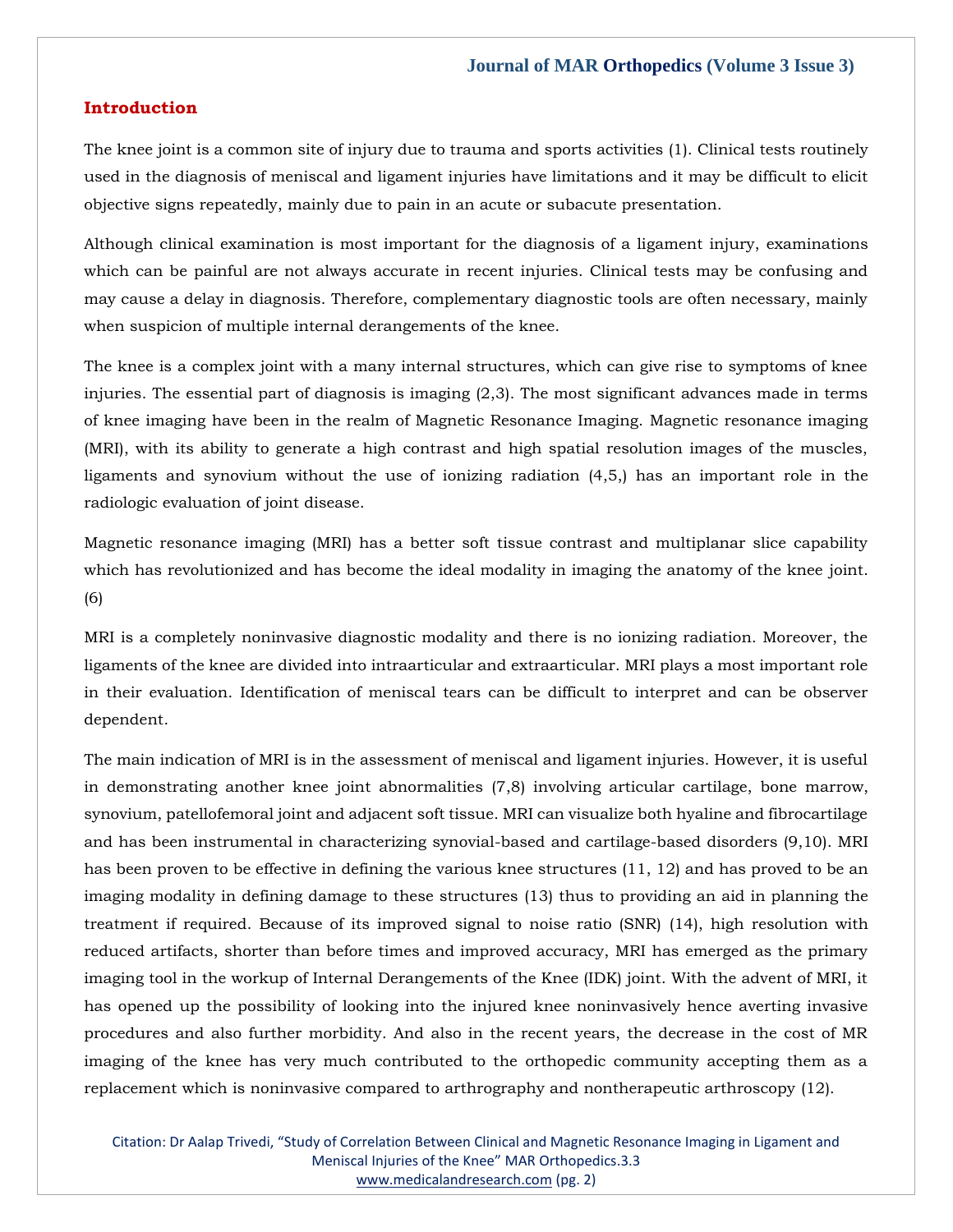A noninvasive modality, MR has replaced conventional arthrography (15) in the evaluation of the menisci and cruciate ligaments and has decreased both the morbidity and the cost associated with the arthroscopic examination that yields negative results. It is widely used to evaluate a wide spectrum of internal knee derangements and articular disorders. MRI has also proved beneficial in the selection of the patients, in preoperative planning, in diagnosis, and in improved patient-doctor communication (resulting in more meaningful informed consent). With MR imaging, the anatomic and pathologic definition of the soft tissue, ligaments, fibrocartilage and the articular cartilage is superior to that seen with computed tomography (CT). Fast spin echo imaging, used in conjunction with fat suppression MR technique, has extended the sensitivity and specificity of MR for the detection of articular cartilage injuries. In addition, three-dimensional (3D) volume techniques have demonstrated the versatility of Magnetic Resonance Imaging in the diagnosis and evaluation of meniscal tears. It can be used to reformat images of meniscal tears in orthogonal and nonorthogonal planes. An additional advantage of MR imaging is multiplanar and thin section capabilities and the ability to evaluate 3 subchondral bone marrow. As a result, MR imaging is recommended instead of CT for evaluation of bone contusion and occult knee fractures, including tibial plateau fractures of the knee.

Patient's history regarding the mechanism of injury and position of limb at the time of accident may provide clues to possible ligament involvement. (16) Painful stress examinations do not always yield accurate results in recent injuries. Hence MRI is routinely being indicated for early diagnosis of an acute injuries of the knee. (17) Arthroscopy though gold standard, is invasive. The ability of MRI to reliably identify IDK, multiplanar imaging capabilities, outstanding resolution, and non-invasiveness make it an important diagnostic modality. (18)

## **Materials and Methods**

#### **Aim:**

To determine the correlation of a Magnetic Resonance Imaging scan with clinical findings in patients with ligament and meniscal injuries of the knee joint.

#### **Objectives:**

- To study the relationship between the observed findings on clinical examination and Magnetic Resonance Imaging findings in patients with ligament and meniscal injuries of the knee joint.
- To study the diagnostic utility of Magnetic Resonance Imaging in patients with ligament and meniscal injuries of the knee joint in terms of Sensitivity and Specificity.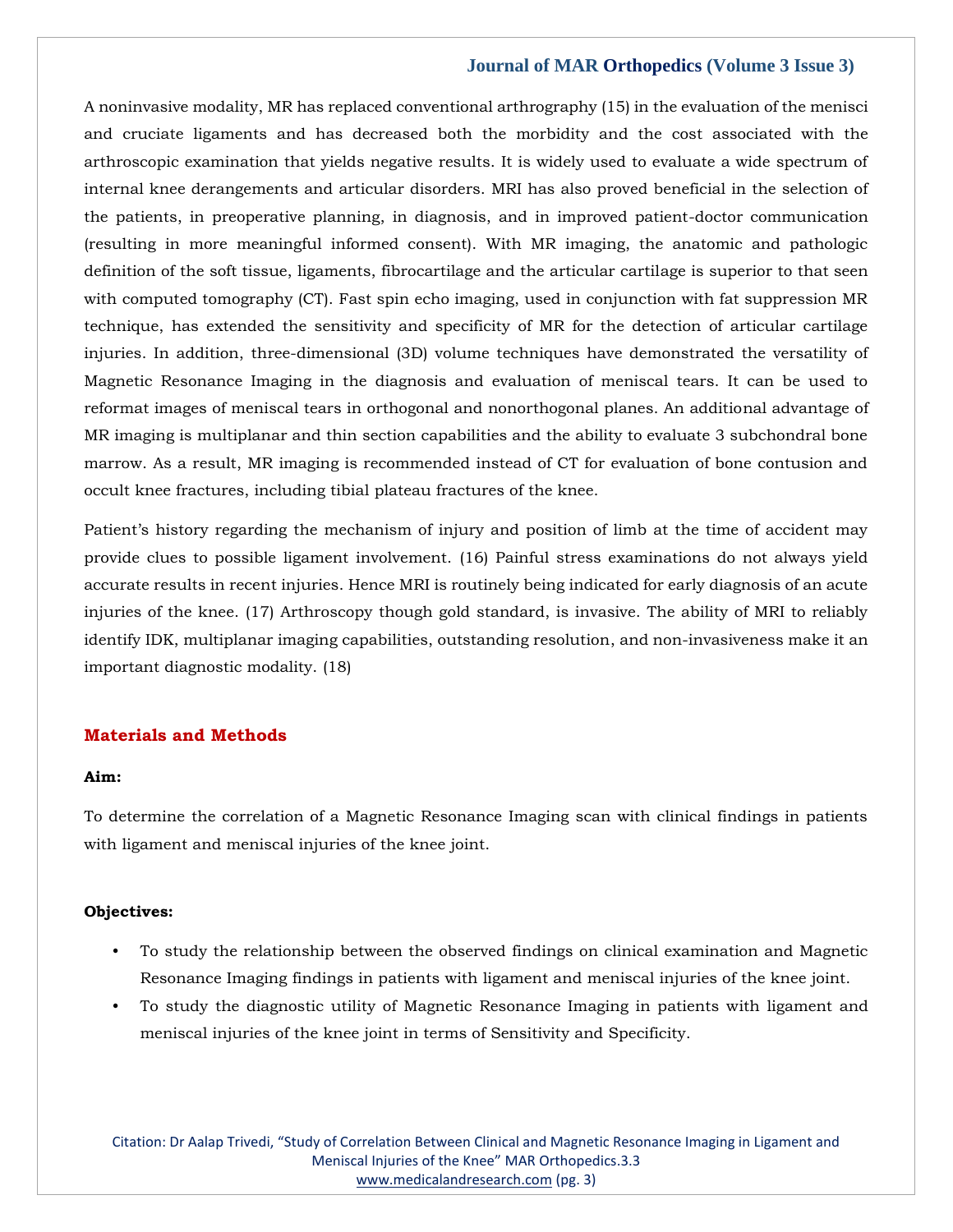**Study design:** - A prospective, observational, clinical and radiological diagnostic study.

**Site and place of study:** - Patients presenting with ligament and meniscal injuries to the Department of Orthopedics at a tertiary care center in Southern Rajasthan.

**Sampling technique: -** Purposive sampling technique with the consecutive scheme.

#### **Inclusion criteria: -**

• Patients with knee trauma suspected to have ligament and meniscal injuries between the ages of 18 to 60 years

#### **Exclusion criteria: -**

- Patients with contradictions to MRI like Pacemakers and Metallic Implants.
- Patients with fracture-dislocations of the knee joint.
- Patients with previous history of Knee joint surgery.
- Patients refusing to enroll in the study.

#### **Results**

A total of 100 subjects were included in the final analysis.

| <b>Parameter</b> | Mean ±SD          | <b>Median</b> | Min   | Max   |
|------------------|-------------------|---------------|-------|-------|
| Age              | $32.15 \pm 10.37$ | 30            | 18.00 | 60.00 |

**Table 1:** Descriptive analysis for age in study population (N=100)

| Age group category | Frequency | <b>Percentages</b> |
|--------------------|-----------|--------------------|
| Below 20           | 10        | 10%                |
| 21 to 40           | 70        | 70%                |
| 41 and above       | 20        | 20%                |

**Table 2:** Descriptive analysis of age group category in study population (N=100)

Citation: Dr Aalap Trivedi, "Study of Correlation Between Clinical and Magnetic Resonance Imaging in Ligament and Meniscal Injuries of the Knee" MAR Orthopedics.3.3 [www.medicalandresearch.com](http://www.medicalandresearch.com/) (pg. 4)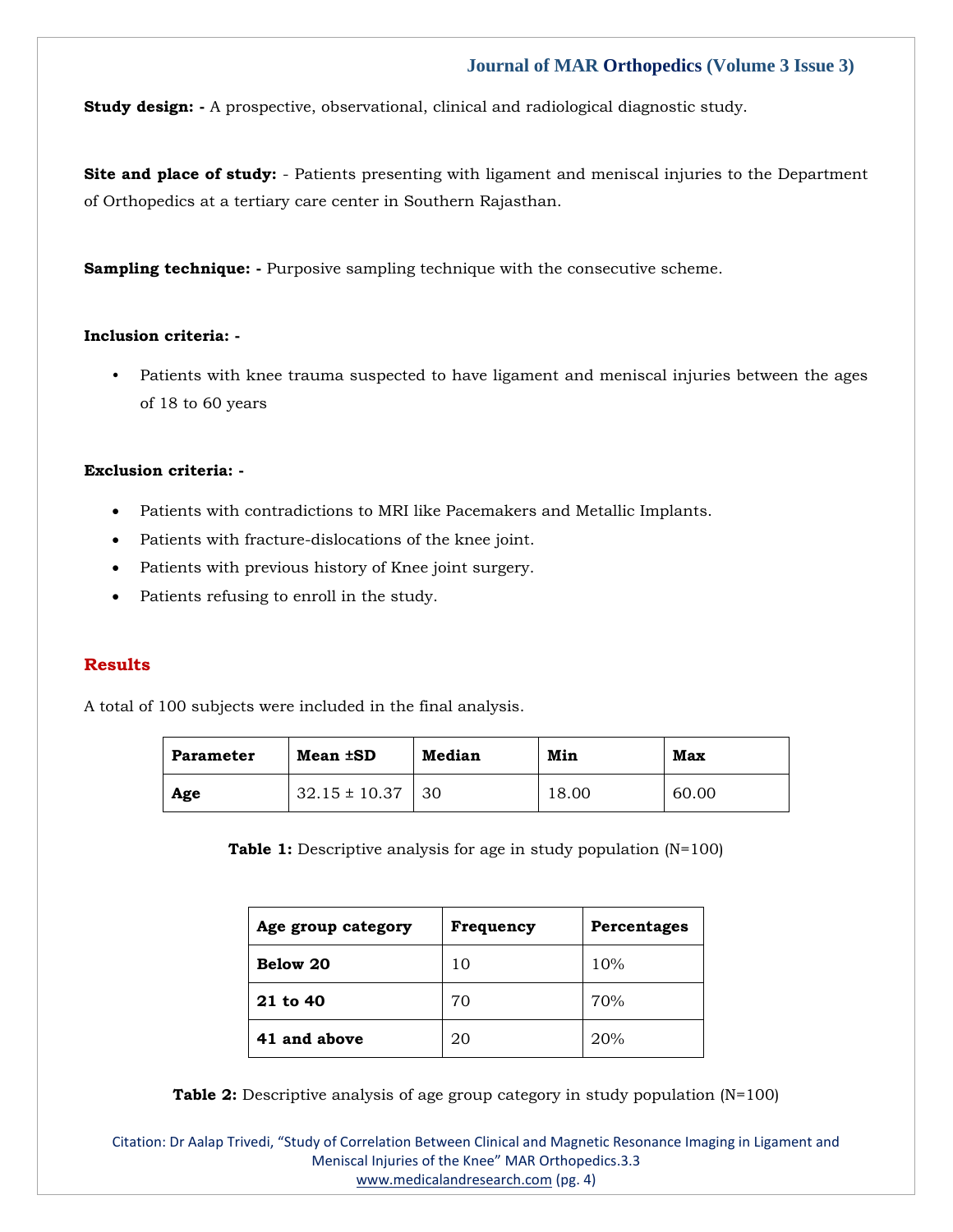

| Gender | Frequency | Percentage |
|--------|-----------|------------|
| Male   | 86        | 86.00%     |
| Female | 14        | 14.00%     |

**Table 3:** Descriptive analysis of gender in study population (N=100)

Among the study population male participants were 86 (86.00%) reaming 14 (14.00%) were female participants.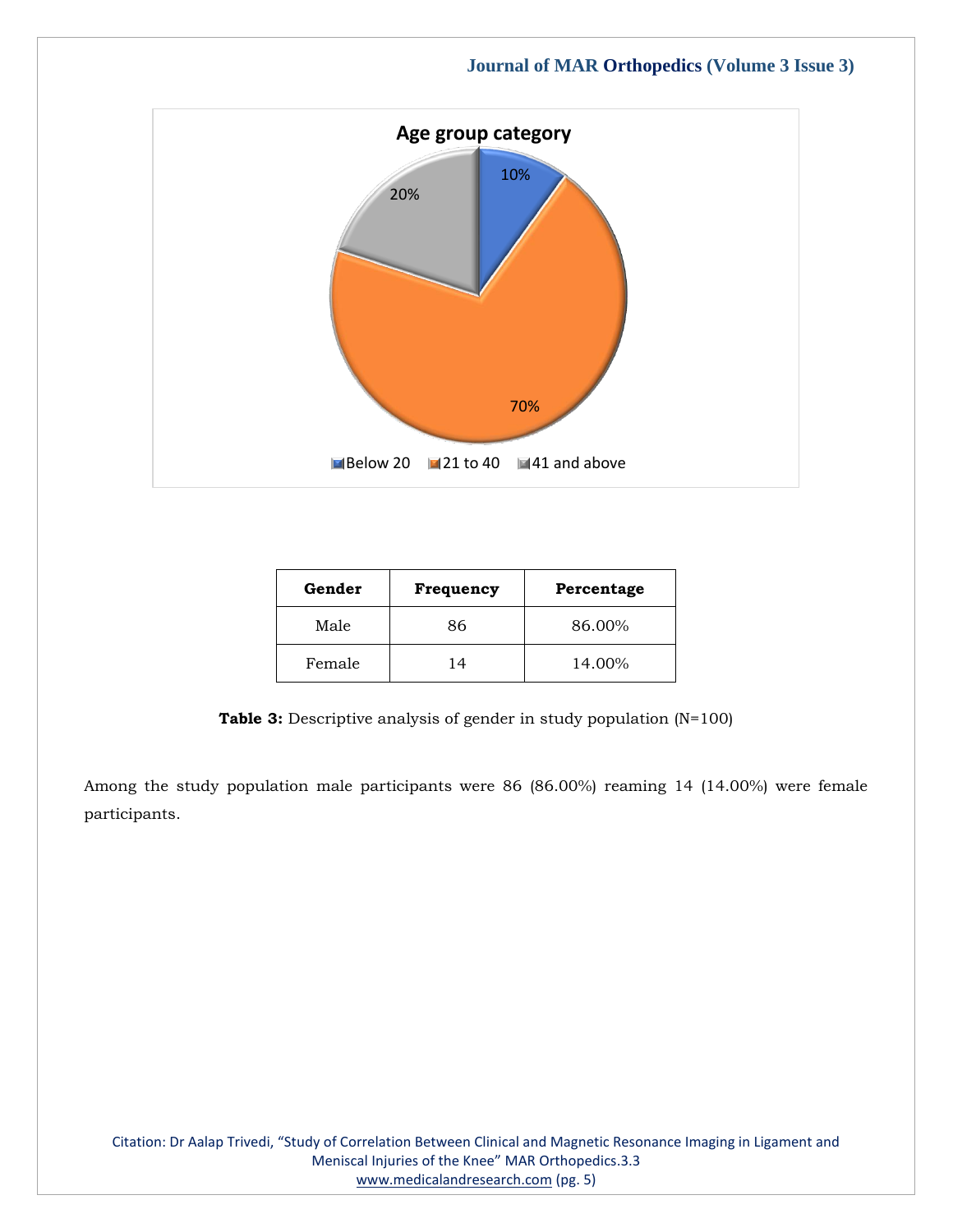

| Mode of Injury   | Frequency | Percentage |
|------------------|-----------|------------|
| Fall at home     |           | 4.00%      |
| Fall from height |           | 1.00%      |
| <b>RTA</b>       | 46        | 46.00%     |
| Sports Injury    | 49        | 49.00%     |

**Table 4:** Mode of Injury in study population (N=100)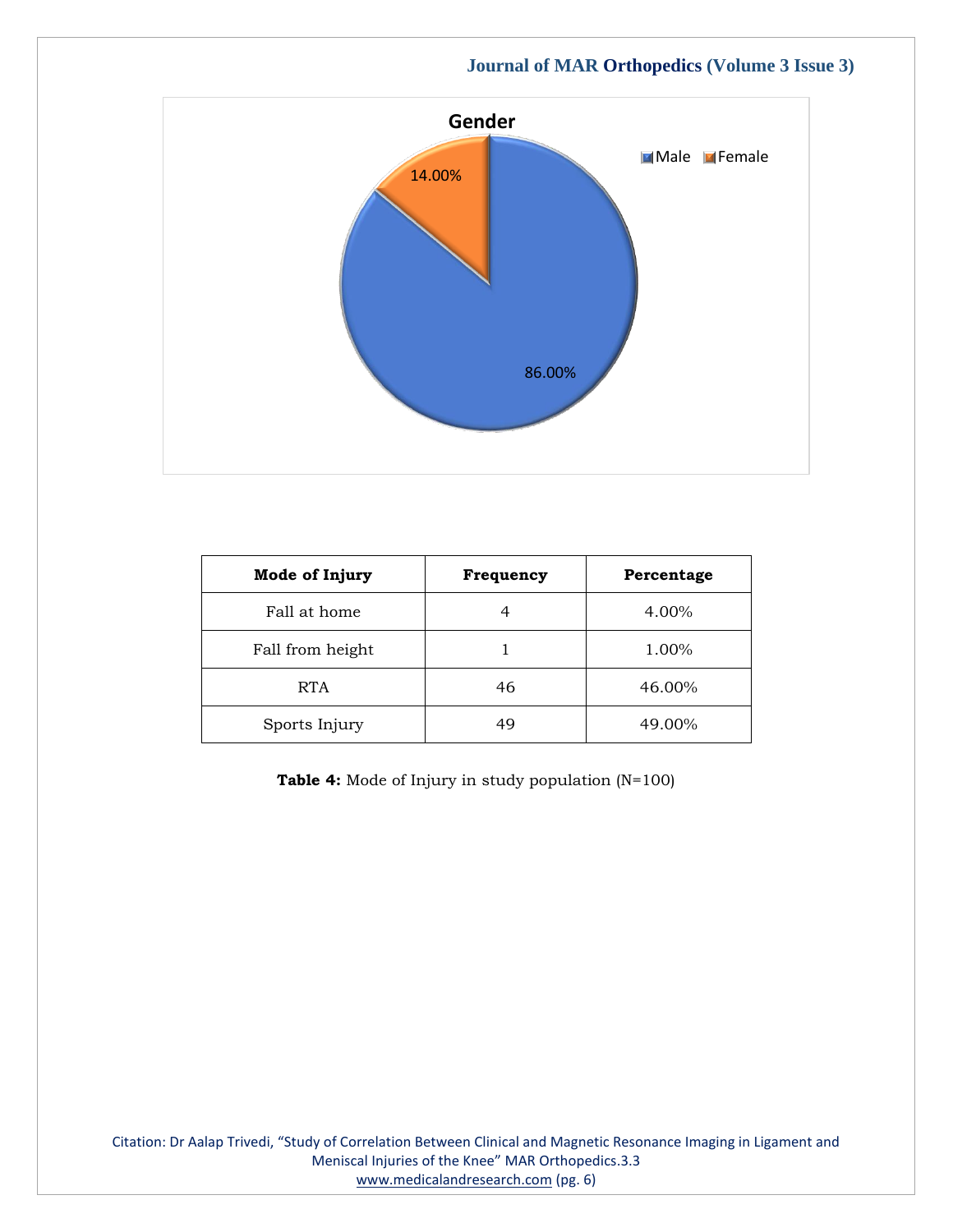

| <b>Duration of Trauma (weeks)</b> | Frequency | Percentage |
|-----------------------------------|-----------|------------|
| $1 - 4$                           | 35        | 35.00%     |
| $5-8$                             | 52        | 52.00%     |
| $9 - 12$                          | 7         | 7.00%      |
| $13 - 16$                         | 1         | 1.00%      |
| 17-20                             | 1         | 1.00%      |
| $21 - 24$                         | 3         | 3.00%      |
| 33-36                             |           | 1.00%      |

#### **Table 5:** Duration of Trauma

Mean Duration of Trauma (weeks) –  $6.65 \pm 5.09$  weeks

Citation: Dr Aalap Trivedi, "Study of Correlation Between Clinical and Magnetic Resonance Imaging in Ligament and Meniscal Injuries of the Knee" MAR Orthopedics.3.3 [www.medicalandresearch.com](http://www.medicalandresearch.com/) (pg. 7)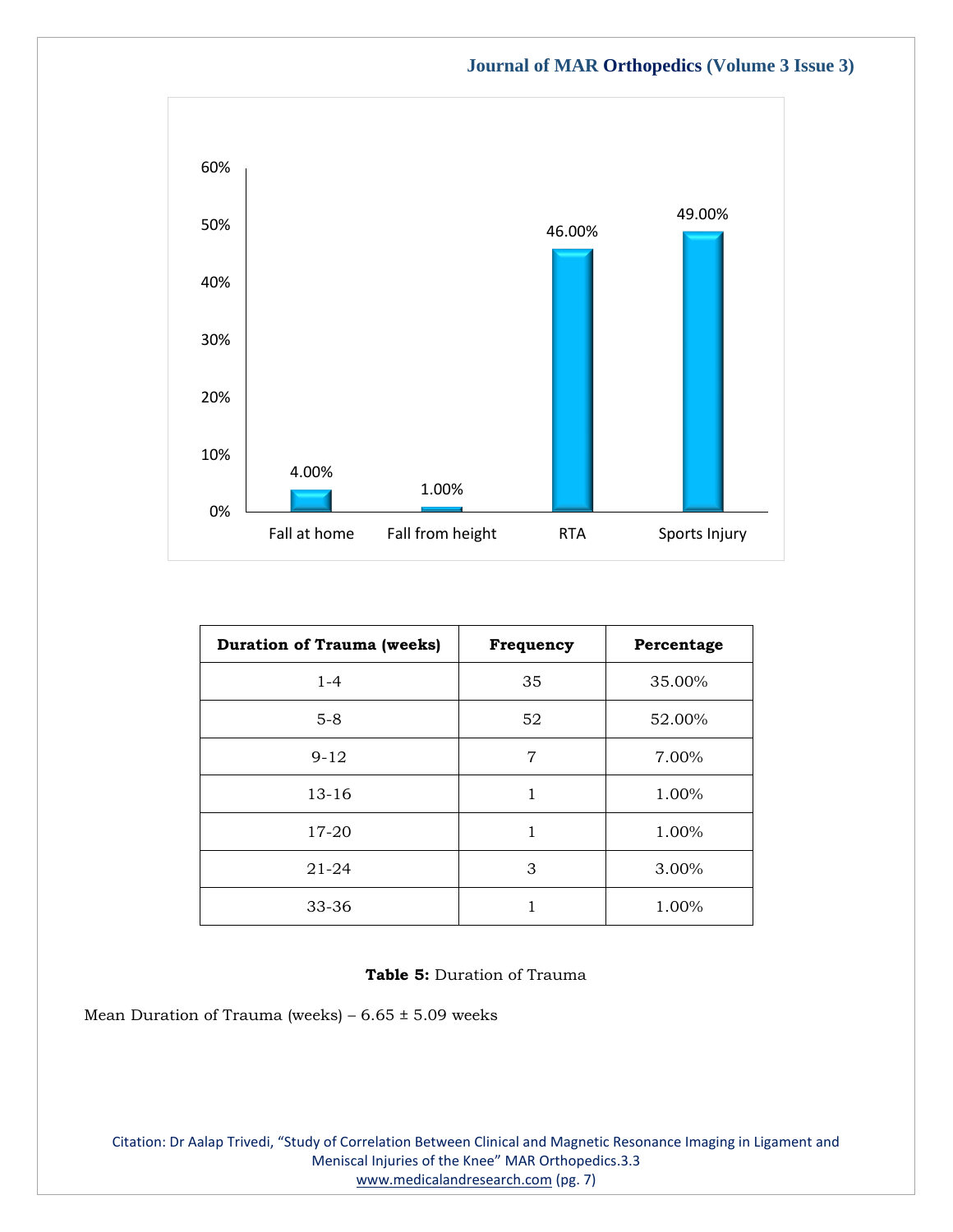

| <b>Tenderness</b> | Frequency | Percentage |
|-------------------|-----------|------------|
| Present           | 12        | 12.00%     |
| Absent            | 88        | 88.00%     |





Citation: Dr Aalap Trivedi, "Study of Correlation Between Clinical and Magnetic Resonance Imaging in Ligament and Meniscal Injuries of the Knee" MAR Orthopedics.3.3 [www.medicalandresearch.com](http://www.medicalandresearch.com/) (pg. 8)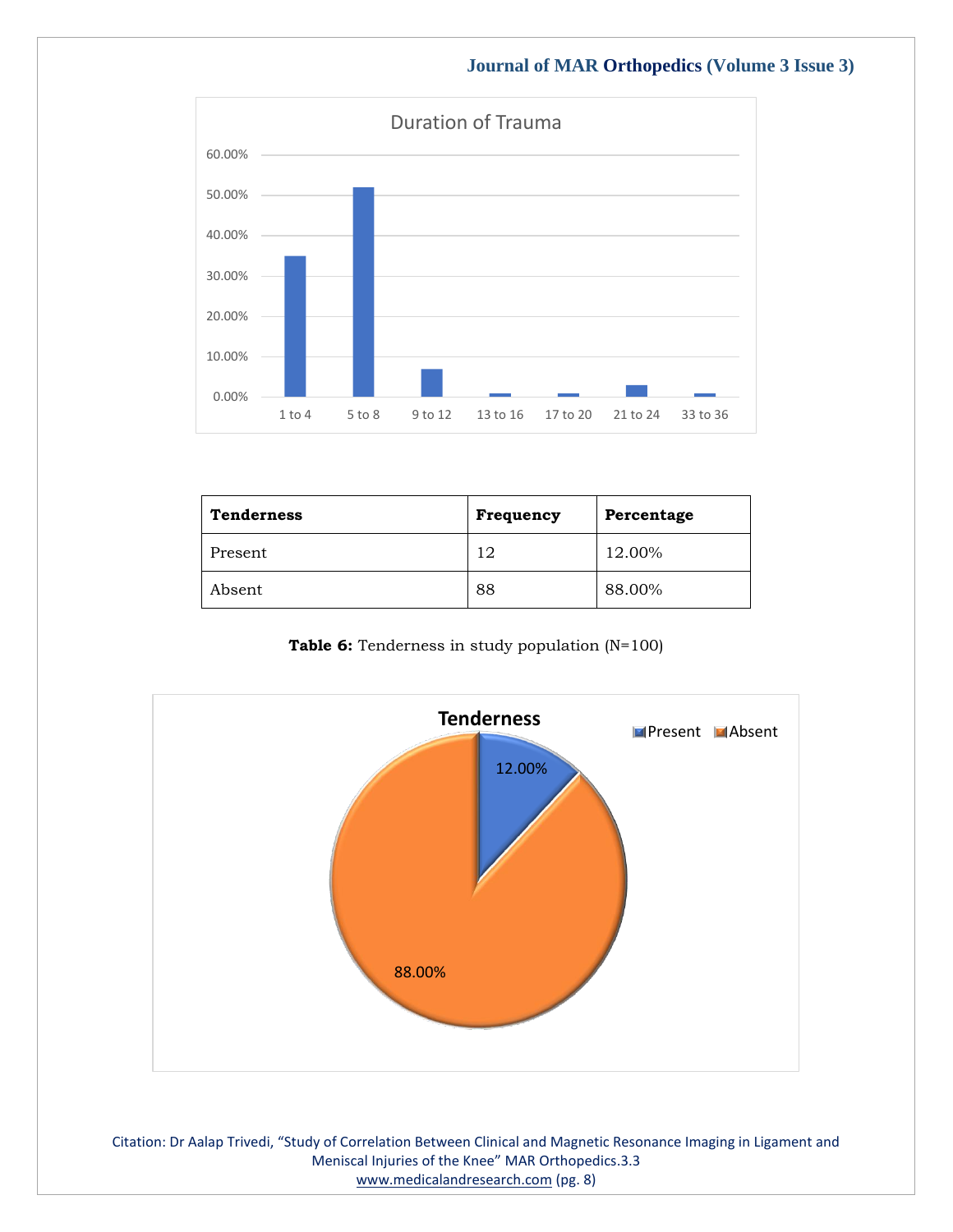| Swelling | Frequency | Percentage |
|----------|-----------|------------|
| Present  | 8         | 8.00%      |
| Absent   | 92        | 92.00%     |

**Table 7:** Swelling in study population (N=100)

Among the study population, 8% cases had swelling at the site of injury.



| Meniscus involved           | Frequency | Percentage |
|-----------------------------|-----------|------------|
| <b>Medial Meniscal Tear</b> | 52        | 52.00%     |
| Lateral Meniscal Tear       | 24        | 24.00%     |

**Table 8:** Descriptive analysis of meniscus involved in study population on MRI (N=100) Among the study population, 52 (52%) had medial meniscal tear on MRI and 24 (24%) had Lateral Meniscal Tear on MRI.

Citation: Dr Aalap Trivedi, "Study of Correlation Between Clinical and Magnetic Resonance Imaging in Ligament and Meniscal Injuries of the Knee" MAR Orthopedics.3.3 [www.medicalandresearch.com](http://www.medicalandresearch.com/) (pg. 9)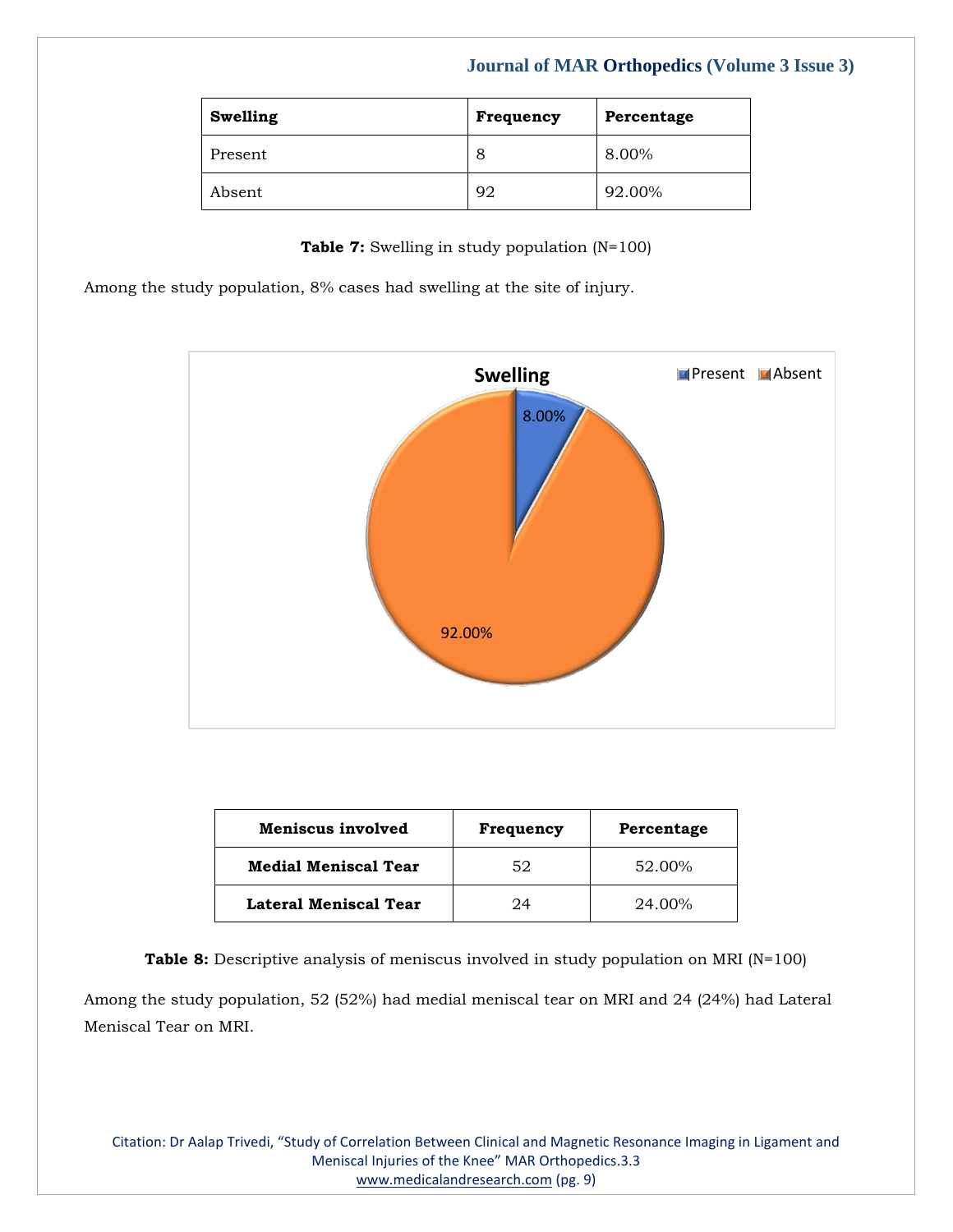

Out of 100 patients in our study, Medial Mcmurray test was positive in 41 patients (41%) and it was compared to Medial Meniscal tears on MRI which was found to be present in 52 patients (52%).

|                    |              | <b>Medial McMurray Test</b> |            |       |
|--------------------|--------------|-----------------------------|------------|-------|
|                    |              | Pos                         | <b>Neg</b> | Total |
| Medial             | Tear         | 41                          | 11         | 52    |
| Meniscus<br>on MRI | Normal       | 0                           | 48         | 48    |
|                    | <b>Total</b> | 41                          | 59         | 100   |

**Table 9:** Medial McMurray test vs medial meniscal tear on MRI

This gives us sensitivity of 80% of McMurray test for medial meniscus compared to MRI showing Medial Meniscal Tear.

On MRI, out of 52 positive patients for Medial Meniscal tears, it showed Grade I tear in 8 patients, Grade II tear in 25 patients and Grade III tear in 19 patients.

Citation: Dr Aalap Trivedi, "Study of Correlation Between Clinical and Magnetic Resonance Imaging in Ligament and Meniscal Injuries of the Knee" MAR Orthopedics.3.3 [www.medicalandresearch.com](http://www.medicalandresearch.com/) (pg. 10)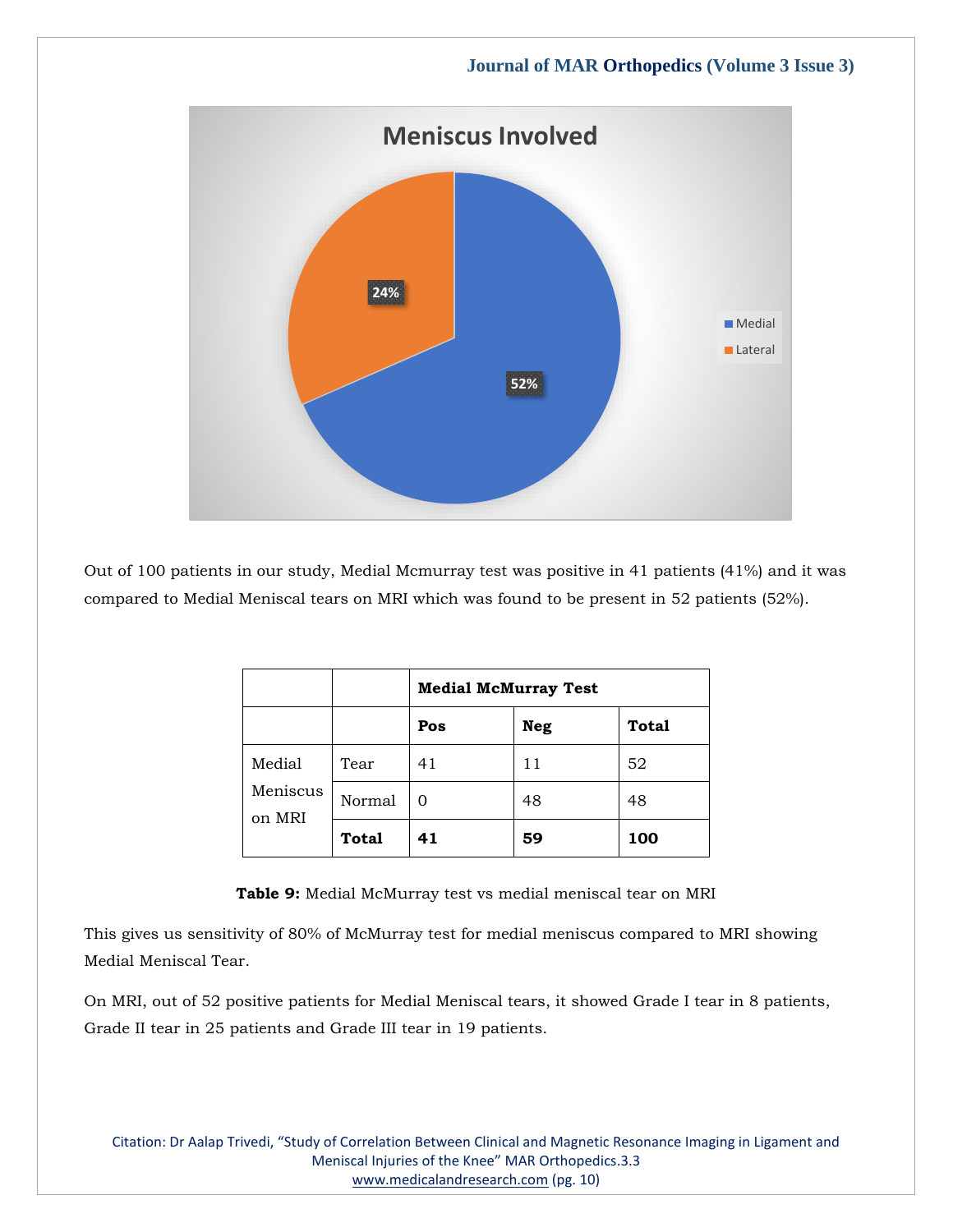| Medial Meniscal tear | Frequency | Percentage |
|----------------------|-----------|------------|
| Grade I              | 8         | 8%         |
| Grade II             | 25        | 25%        |
| Grade III            | 19        | 19%        |
| Normal               | 48        | 48%        |
| <b>Total</b>         | 100       |            |

**Table 10:** Grades of medial meniscal tear in Study Population



#### **Lateral Meniscal tear**

Out of 100 patients in our study, 24 patients had Lateral Meniscal tears on MRI, and 20 patients had a positive Lateral Mcmurray test on clinical examination.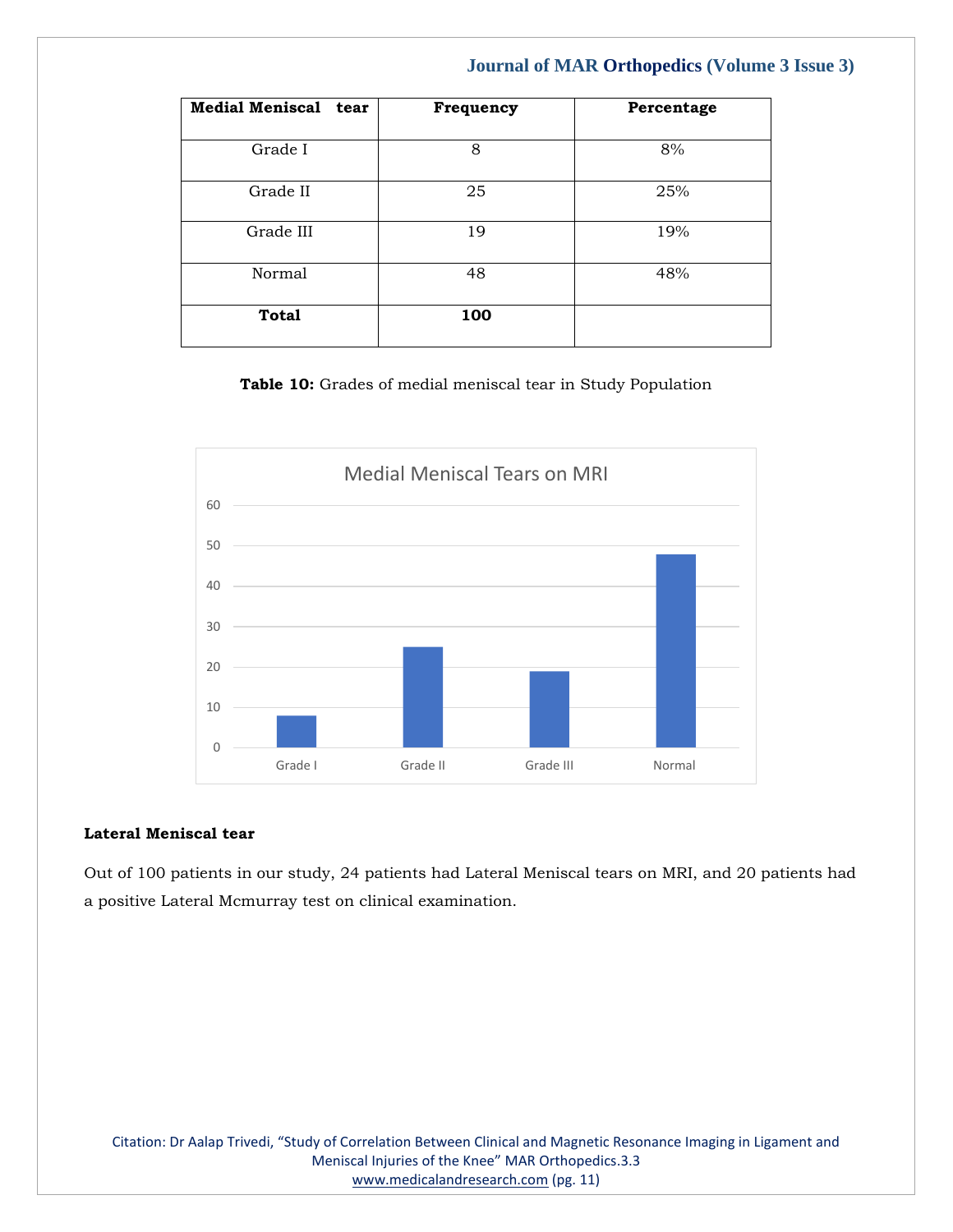|                               |              | <b>Lateral Mcmurray</b> |            |              |
|-------------------------------|--------------|-------------------------|------------|--------------|
|                               |              | Pos                     | <b>Neg</b> | <b>Total</b> |
| Lateral<br>meniscus<br>on MRI | Tear         | 20                      | 4          | 24           |
|                               | Normal       | $\Omega$                | 76         | 76           |
|                               | <b>Total</b> | 20                      | 80         | 100          |

**Table 11:** Lateral McMurray test vs lateral meniscal tear on MRI

This gives us sensitivity of 83.33% of McMurray test for lateral meniscus compared to MRI showing Lateral Meniscal Tear.

On MRI, out of 24 positive patients for Lateral Meniscal tears, it showed Grade I tear in 1 patient, Grade II tear in 21 patients and Grade III tear in 2 patients.

| <b>Lateral Meniscal</b><br>tear | Frequency | Percentage |
|---------------------------------|-----------|------------|
| Grade I                         |           | $1\%$      |
| Grade II                        | 21        | 21%        |
| Grade III                       | 2         | 2%         |
| Normal                          | 76        | 76%        |
| Total                           | 100       |            |

**Table 12:** Grades of lateral meniscal tear in Study Population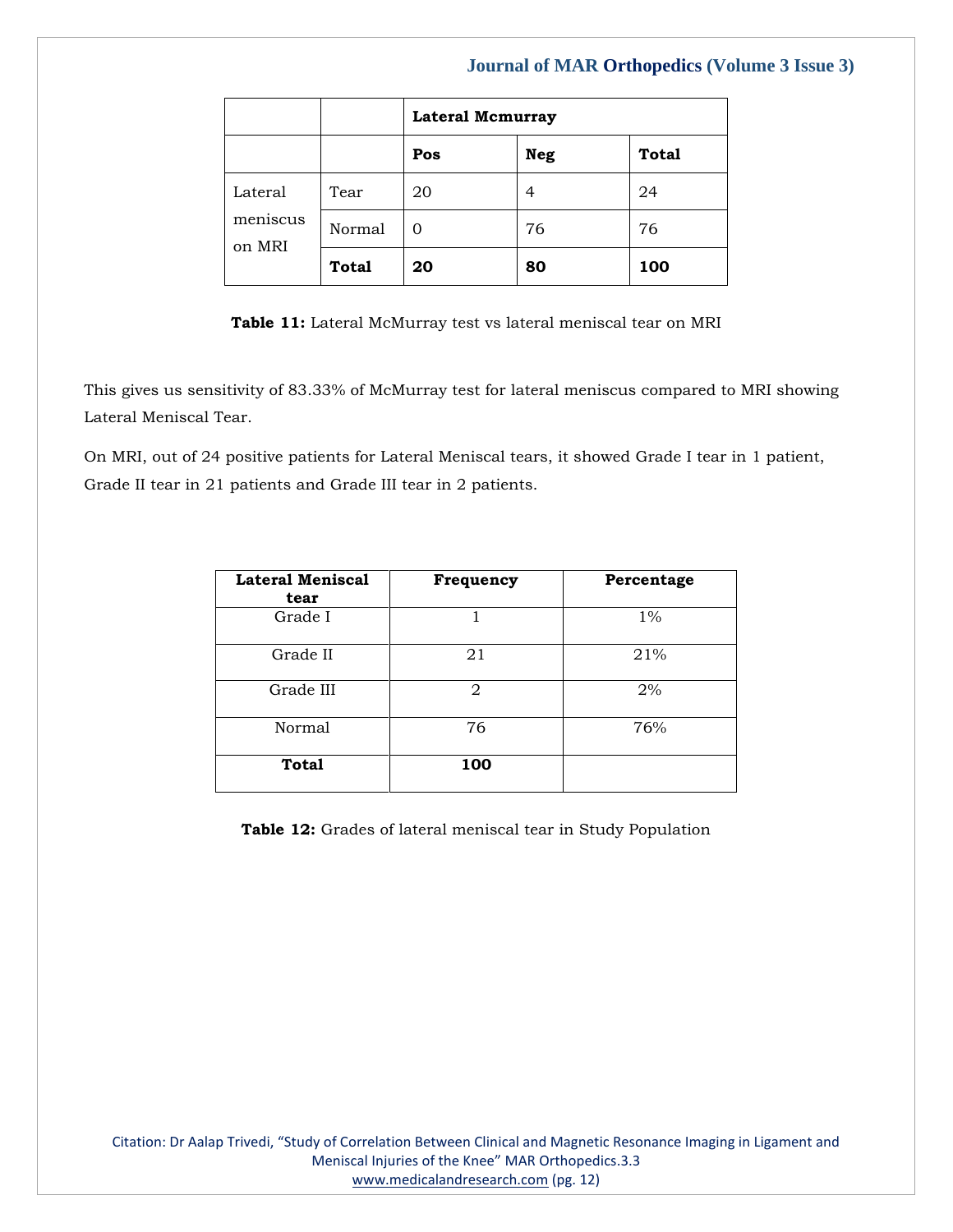

| <b>ACL</b> tear | Frequency | Percentage |
|-----------------|-----------|------------|
| Complete        | 69        | 69.00%     |
| Partial         | 13        | 13.00%     |
| <b>Normal</b>   | 18        | 18.00%     |
| Total           | 100       |            |

**Table 13**: Descriptive analysis of ACL tear in study population

Among the study population with ACL tear, 69 (69%) had a complete tear of ACL, 13 (13%) had partial and 18 (18%) had intact ACL.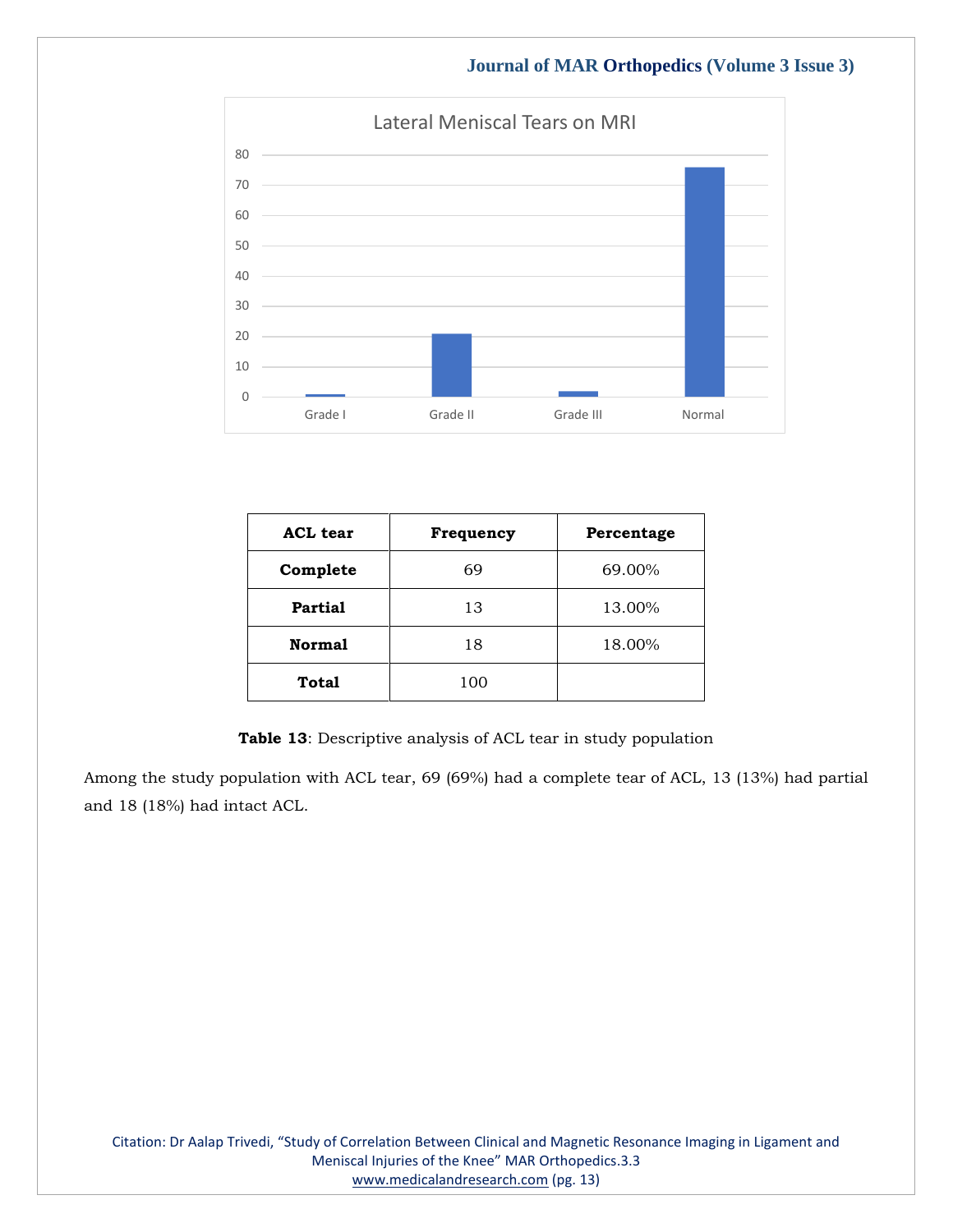

#### **Grading of ACL tears**

Grade 1: Ligament is mildly damaged and slightly stretched but ligament is able to keep the joint stable.

**Grade 2:** Ligament stretches to the point where it becomes loose, often called a partial tear.

**Grade 3:** Commonly referred as a complete tear of the ligament. The knee joint is unstable.

|                       |              | Anterior drawer test |            |              |
|-----------------------|--------------|----------------------|------------|--------------|
|                       |              | Pos                  | <b>Neg</b> | <b>Total</b> |
| ACL                   | Tear         | 79                   | 3          | 82           |
| tear on<br><b>MRI</b> | Normal       | O                    | 18         | 18           |
|                       | <b>Total</b> | 79                   | 21         | 100          |

**Table 14:** Anterior drawer test vs ACL tear on MRI

This gives us sensitivity of 96% of anterior drawer test (positive in 79 cases) when compared to MRI (showing ACL tear in 82 cases).

Citation: Dr Aalap Trivedi, "Study of Correlation Between Clinical and Magnetic Resonance Imaging in Ligament and Meniscal Injuries of the Knee" MAR Orthopedics.3.3 [www.medicalandresearch.com](http://www.medicalandresearch.com/) (pg. 14)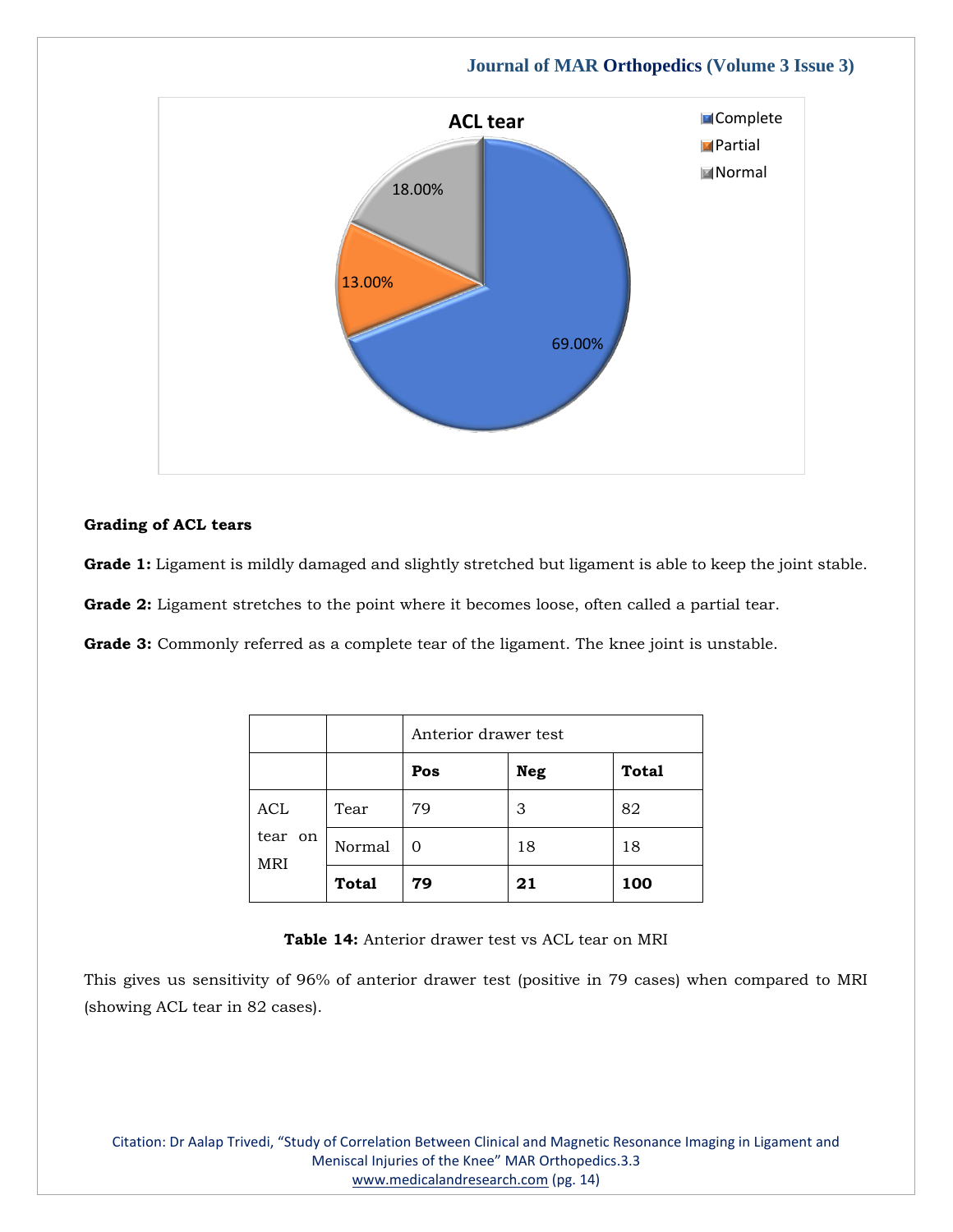|               |              | Lachmans test |            |              |
|---------------|--------------|---------------|------------|--------------|
|               |              | Pos           | <b>Neg</b> | <b>Total</b> |
| ACL tear Tear |              | 77            | 5          | 82           |
| on MRI        | Normal       | O             | 18         | 18           |
|               | <b>Total</b> | 77            | 23         | 100          |

#### **Table 15**: Lachmans test vs ACL tear on MRI

This gives us sensitivity of 93.9% of Lachmans test (positive in 77 cases) when compared to MRI (showing ACL tear in 82 cases).

|          |              | Pivot shift test |            |              |
|----------|--------------|------------------|------------|--------------|
|          |              | Pos              | <b>Neg</b> | <b>Total</b> |
| ACL tear | Tear         | 78               | 4          | 82           |
| on MRI   | Normal       | O                | 18         | 18           |
|          | <b>Total</b> | 78               | 22         | 100          |

**Table 16:** Pivot shift test vs ACL tear on MRI

This gives us sensitivity of 95.12% of anterior drawer test (positive in 78 cases) when compared to MRI (showing ACL tear in 82 cases).

| <b>PCL</b> tear | Frequency | Percentage |
|-----------------|-----------|------------|
| Full            | 3         | 3.00%      |
| Normal          | 96        | 96.00%     |
| Partial         |           | 1.00%      |
| <b>Total</b>    | 100       |            |

**Table 17:** Descriptive analysis of PCL tear in study population

Citation: Dr Aalap Trivedi, "Study of Correlation Between Clinical and Magnetic Resonance Imaging in Ligament and Meniscal Injuries of the Knee" MAR Orthopedics.3.3 [www.medicalandresearch.com](http://www.medicalandresearch.com/) (pg. 15)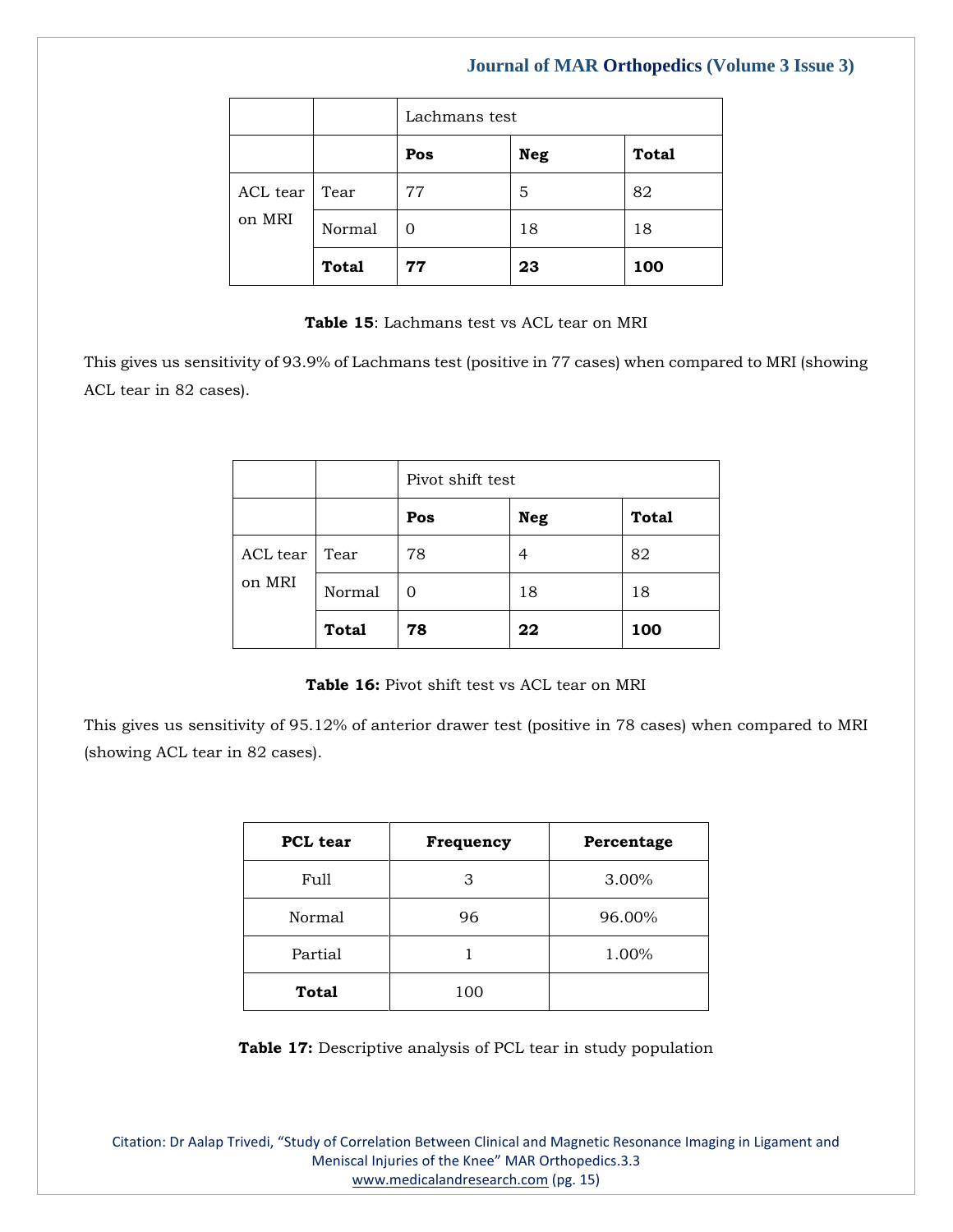Among the study population with PCL tear, 3 (3.0%) had a complete tear of PCL, 1 patient (1.0%) had a partial tear and 96 (96%) had an intact PCL.



|            |              | <b>Posterior Drawer</b> |            |              |
|------------|--------------|-------------------------|------------|--------------|
|            |              | Pos                     | <b>Neg</b> | <b>Total</b> |
| PCL on     | Tear         | 3                       |            | 4            |
| <b>MRI</b> | Normal       |                         | 95         | 96           |
|            | <b>Total</b> | 5                       | 95         | 100          |

**Table 18:** Posterior drawer test vs PCL tear on MRI

This gives us sensitivity of 75% of posterior drawer test (positive in 3 cases) when compared to MRI (showing PCL tear in 4 cases).

Citation: Dr Aalap Trivedi, "Study of Correlation Between Clinical and Magnetic Resonance Imaging in Ligament and Meniscal Injuries of the Knee" MAR Orthopedics.3.3 [www.medicalandresearch.com](http://www.medicalandresearch.com/) (pg. 16)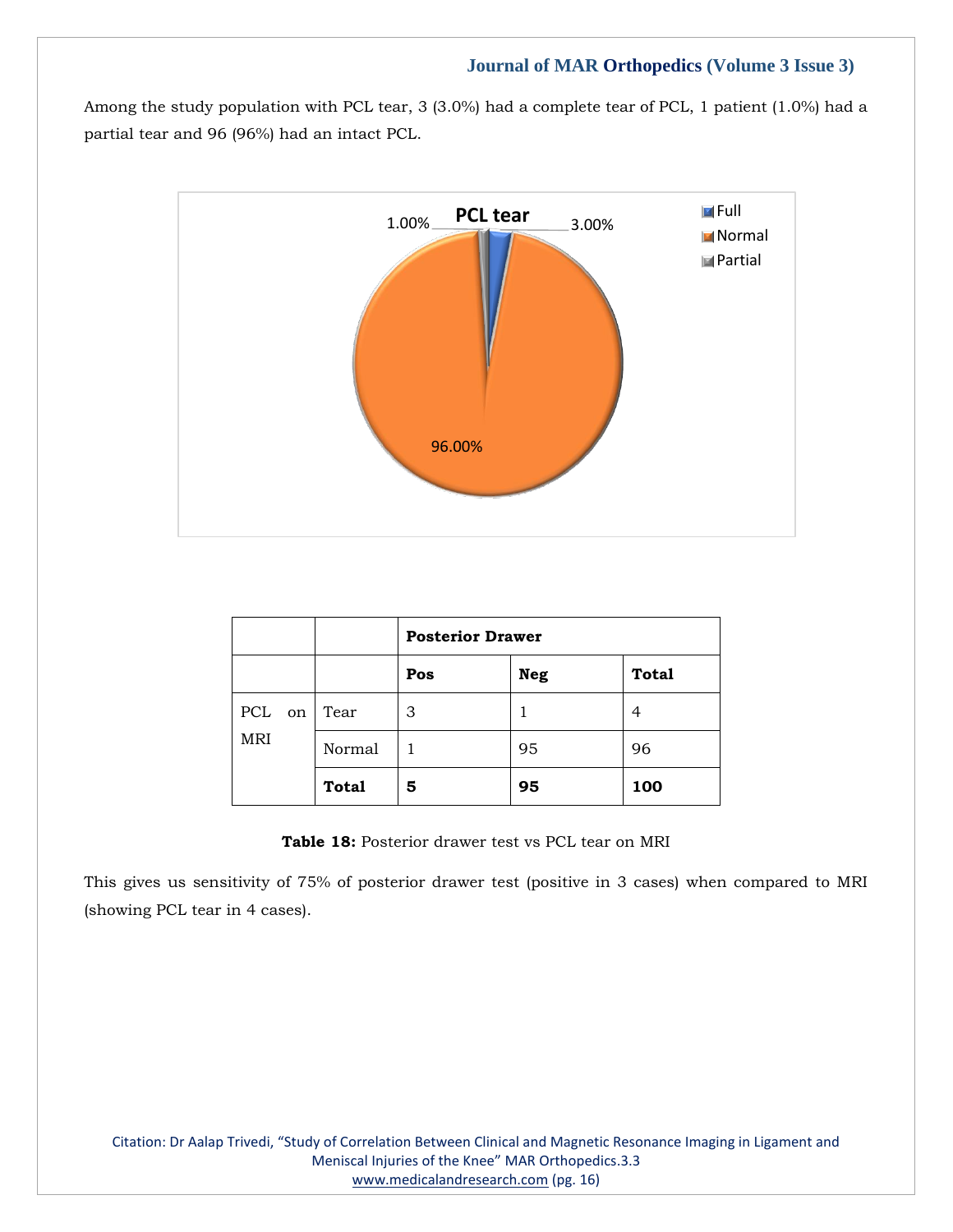# **LCL tear Frequency Percentage** Grade I 1 1.00% Grade II  $1 \t 1 \t 1.00\%$ Grade III  $\begin{array}{|c|c|c|c|c|} \hline 5 & 5.00\% \hline \end{array}$ Normal 93 93.00% Total 100

## **Journal of MAR Orthopedics (Volume 3 Issue 3)**

**Table 19:** Descriptive analysis of LCL tear on MRI in study population

Among the study population with LCL tear, 5 (5%) had a grade III tear of LCL tear, 1 (1%) had grade I and grade II tear each and 93 (93%) had a normal LCL.



#### **LCL tear MRI classification**

Citation: Dr Aalap Trivedi, "Study of Correlation Between Clinical and Magnetic Resonance Imaging in Ligament and Meniscal Injuries of the Knee" MAR Orthopedics.3.3 [www.medicalandresearch.com](http://www.medicalandresearch.com/) (pg. 17)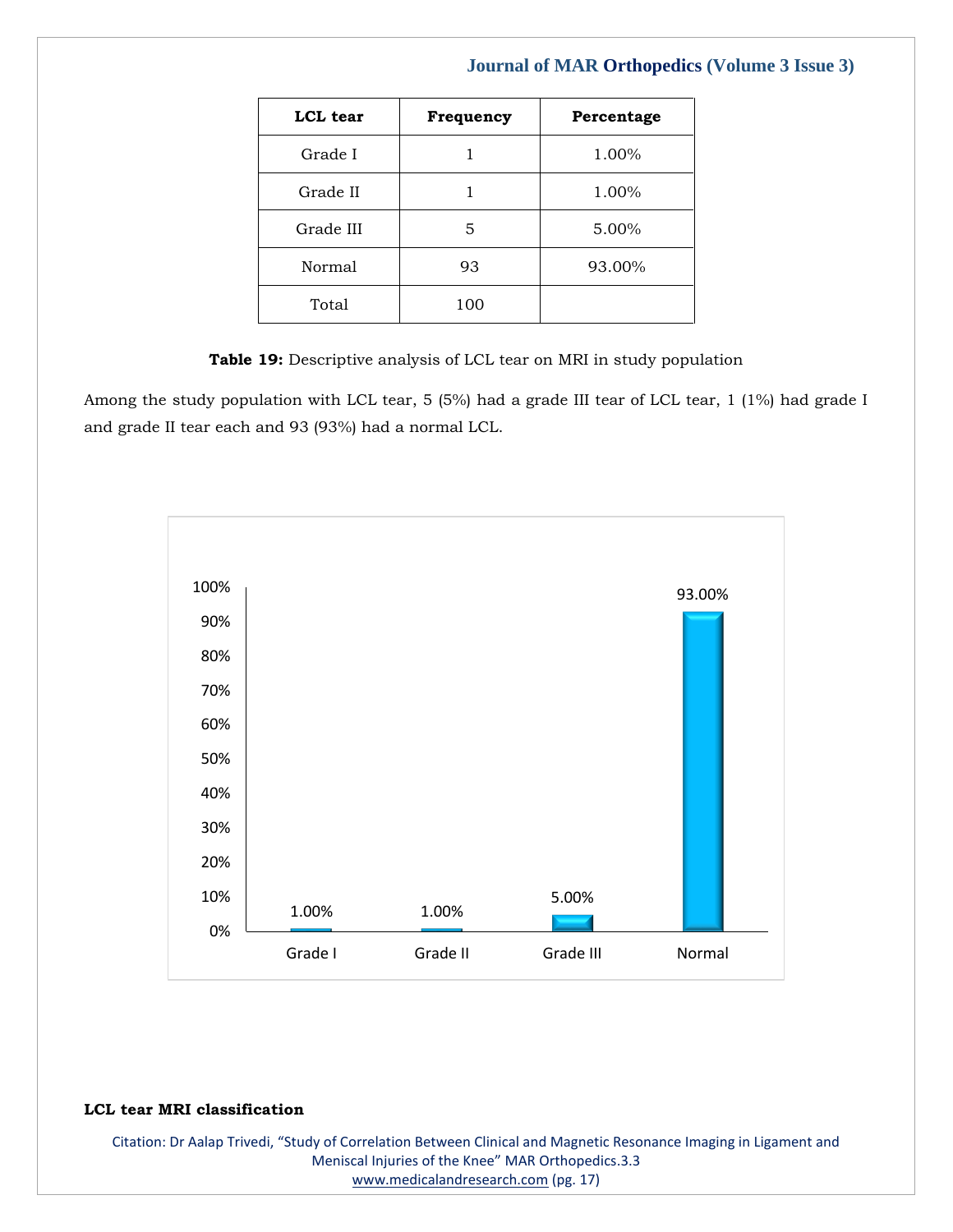**Grade I –** Subcutaneous fluid surrounding the mid-substance of ligament at one or both insertions **Grade II –** partial tearing of ligament fibres at mid-substance or one of the two insertions

**Grade III –** Complete tear of the ligament at mid-substance or one of the two insertions

|            |              | <b>Varus Stress Test</b> |            |              |
|------------|--------------|--------------------------|------------|--------------|
|            |              | Pos                      | <b>Neg</b> | <b>Total</b> |
| LCL On     | Tear         | 6                        |            | 7            |
| <b>MRI</b> | Normal       | 2                        | 91         | 93           |
|            | <b>Total</b> | 8                        | 92         | 100          |

**Table 20:** Varus stress test vs LCL tear on MRI

Out of 100 patients in our study, 7 had LCL tear on MRI and 6 had a positive varus stress test giving us sensitivity of 85.71% for varus stress test.

| <b>MCL</b> tear | Frequency | Percentage |
|-----------------|-----------|------------|
| Grade I         |           | 1.00%      |
| Grade II        | 2         | 2.00%      |
| Grade III       | З         | 3.00%      |
| Normal          | 94        | 94.00%     |
| Grand Total     | 100       |            |

**Table 21:** Descriptive analysis of MCL tear on MRI in study population

Among the study population with MCL tear, 3 (3%) had a grade III MCL tear, 2 (2%) had grade II, 1 (1%) had grade II tear and 94 (94%) had a normal MCL.

Citation: Dr Aalap Trivedi, "Study of Correlation Between Clinical and Magnetic Resonance Imaging in Ligament and Meniscal Injuries of the Knee" MAR Orthopedics.3.3 [www.medicalandresearch.com](http://www.medicalandresearch.com/) (pg. 18)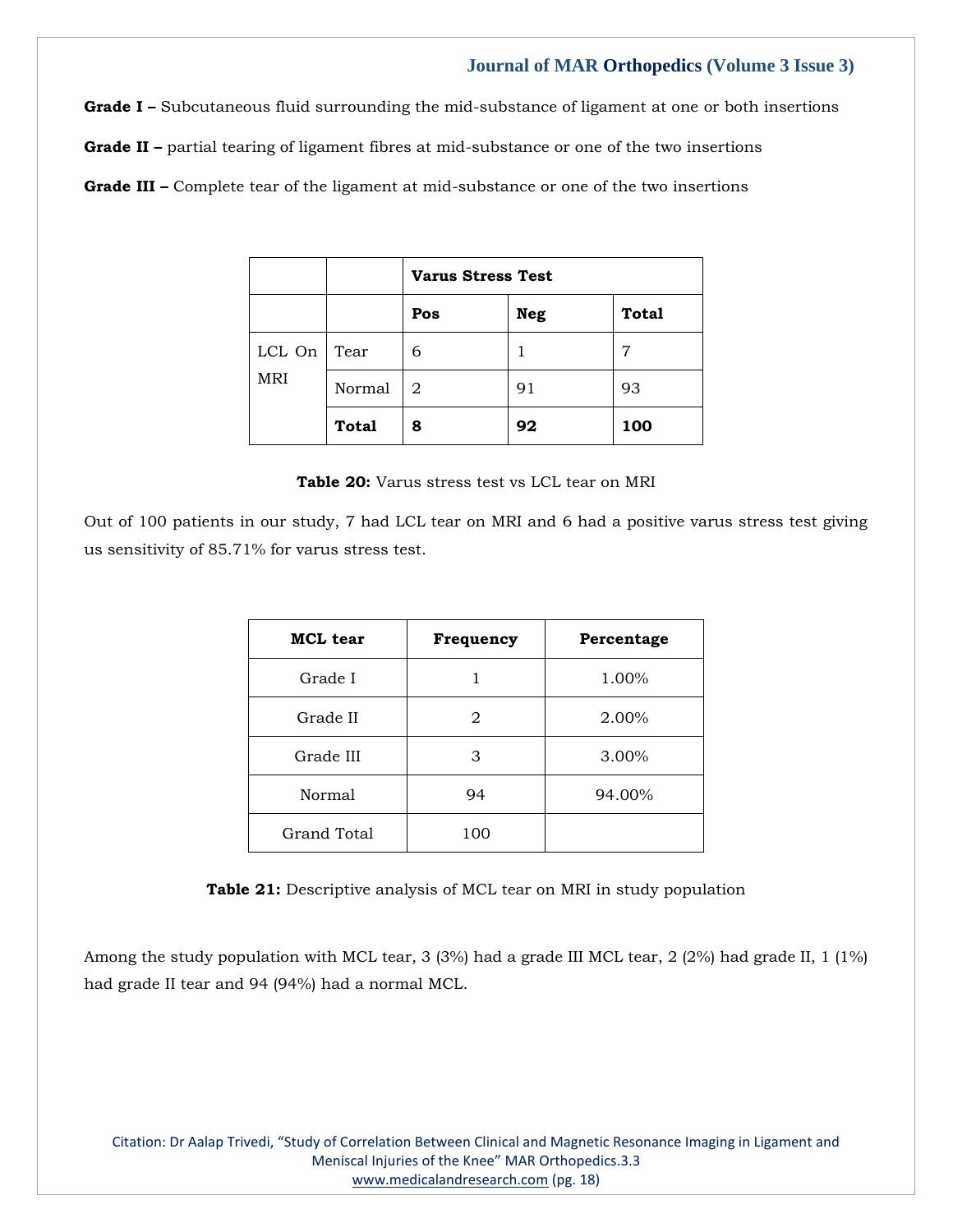

#### **MCL Injury grading on MRI**

**Grade I** – High signal intensity seen superficial (medial) to MCL, which looks normal. Also called minor sprain.

**Grade II –** High signal intensity seen medial to ligament with high signal or partial disruption of ligament.

**Grade III –** It shows complete disruption of ligament.

|            |              | <b>Valgus Stress</b> |            |              |
|------------|--------------|----------------------|------------|--------------|
|            |              | Pos                  | <b>Neg</b> | <b>Total</b> |
| MCL on     | Tear         | 5                    |            | 6            |
| <b>MRI</b> | Normal       | O                    | 94         | 94           |
|            | <b>Total</b> | 5                    | 95         | 100          |

**Table 22 -** Valgus stress test vs MCL tear on MRI

Citation: Dr Aalap Trivedi, "Study of Correlation Between Clinical and Magnetic Resonance Imaging in Ligament and Meniscal Injuries of the Knee" MAR Orthopedics.3.3 [www.medicalandresearch.com](http://www.medicalandresearch.com/) (pg. 19)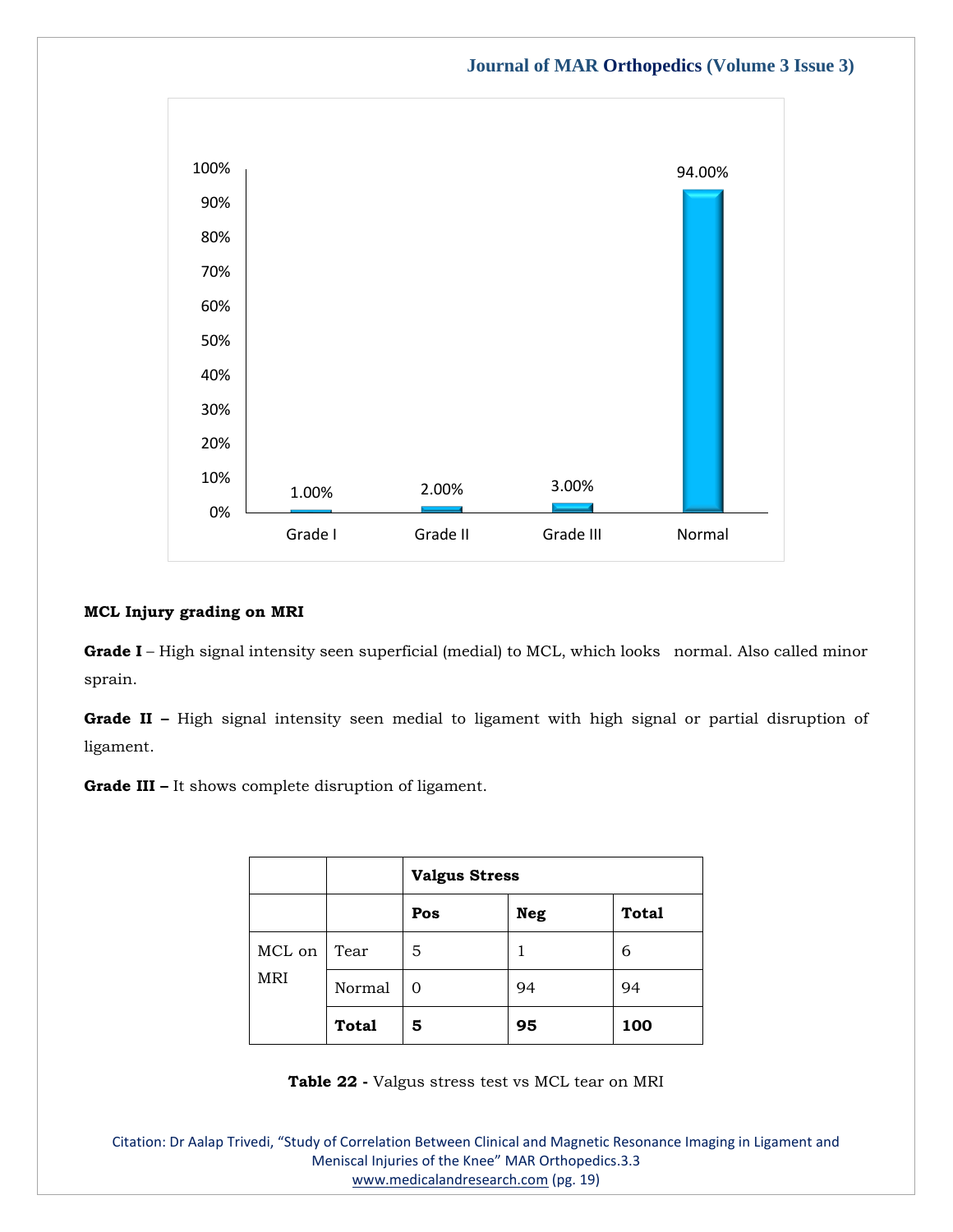Out of 100 patients in our study, 6 had MCL tear on MRI and 5 had a positive valgus stress test giving us sensitivity of 83.33% for valgus stress test.

|                      | Frequency | Percentage |
|----------------------|-----------|------------|
| Anterior drawer      | 79        | 79%        |
| Lachman's            | 77        | 77%        |
| Pivot Shift          | 78        | 78%        |
| Posterior Drawer     | 5         | 5%         |
| Medial Mcmurray      | 41        | 41%        |
| Lateral Mcmurray     | 20        | 20%        |
| Varus Stress         | 8         | 8%         |
| <b>Valgus Stress</b> | 5         | 5%         |

**Table 23**: Descriptive analysis in study population



Citation: Dr Aalap Trivedi, "Study of Correlation Between Clinical and Magnetic Resonance Imaging in Ligament and Meniscal Injuries of the Knee" MAR Orthopedics.3.3 [www.medicalandresearch.com](http://www.medicalandresearch.com/) (pg. 20)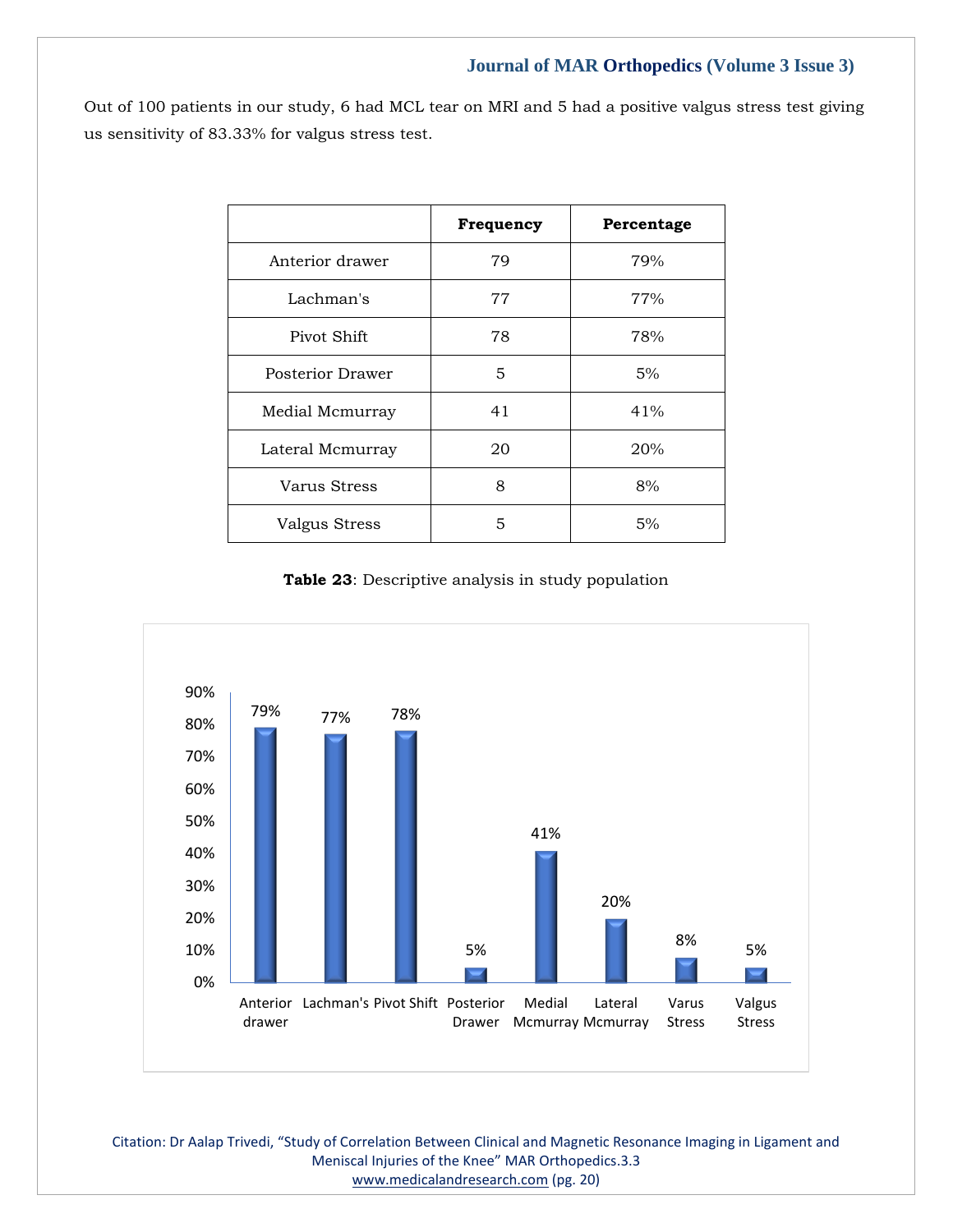#### **Discussion**

Internal derangement of knee is a commonly presenting clinical condition to the orthopaedic practitioner. They account for a large number of referrals to hospitals, not only from the peripherals and general practitioners but also from accident and emergency centres. Other than being very troublesome for the patient's day to day activities, it has a very significant financial and medico legal implication.

Disruption of various ligaments and cartilage around the knee joint leads to significant morbidity, especially in young adults involved with sporting activities. Therefore, imaging of this complex synovial joint becomes crucial to promptly identify the pathology affecting it. 1

The stability of the joint is highly dependent on its supporting ligamentous structures; therefore, injuries of ligaments and menisci are extremely common. The meniscus is one of the most important structures of the knee joint. It has important functions like load transmission, shock absorption and stress reduction.19 Treatment of meniscal and ligaments injuries is of prime importance for normal function of knee joint. An accurate diagnosis regarding the involvement of structures and the extent of injuries is essential for early operative as well as non-operative treatment. This requires an accurate clinical history, a thorough physical examination and complementary diagnostic tools.

#### **Age and Sex of Patient**

In our study was observed that majority of patients were in age group of 21 to 40 yrs. (70%), followed by more than 40 years 20% as this is the most active age group. Mean age of patients in our study was 32.15 ±10.37 years. Among the study population male participants were 86 (86.00%) remaining 14 (14.00%) were female participants.

In a study by Patwegar et al 20 the age ranged from 15 to 64 years with mean age of 33.2 years. Maximum were young subjects in the age group of 15-30 years (50%). 74% of subjects of this study were male and male outnumbered females in all age groups of this study.

73% of males and 61.5% of females belonged to acute traumatic group. In a study done by Majewski et al.21 acute traumatic injuries of knee were common in age group of 20-29 and 70% of them were male. In our study acute traumatic injury to knee was found in 86% of males as well.

So young adult males were predominantly imaged for clinically suspected ligamentous or meniscal injuries and majority of them had history of significant trauma to knee.

Ali Akbar Esmaili Jah et al, (2005) (22) conducted a prospective, single blind study, to compare diagnostic accuracy of clinical examination with MRI findings in assessing patients with acute traumatic internal derangement of the knee. A total of 57 males (81.4%) and 13 females (18.6%), ranging in age from 17 to 51 years (mean = 27.9) which is very well correlating.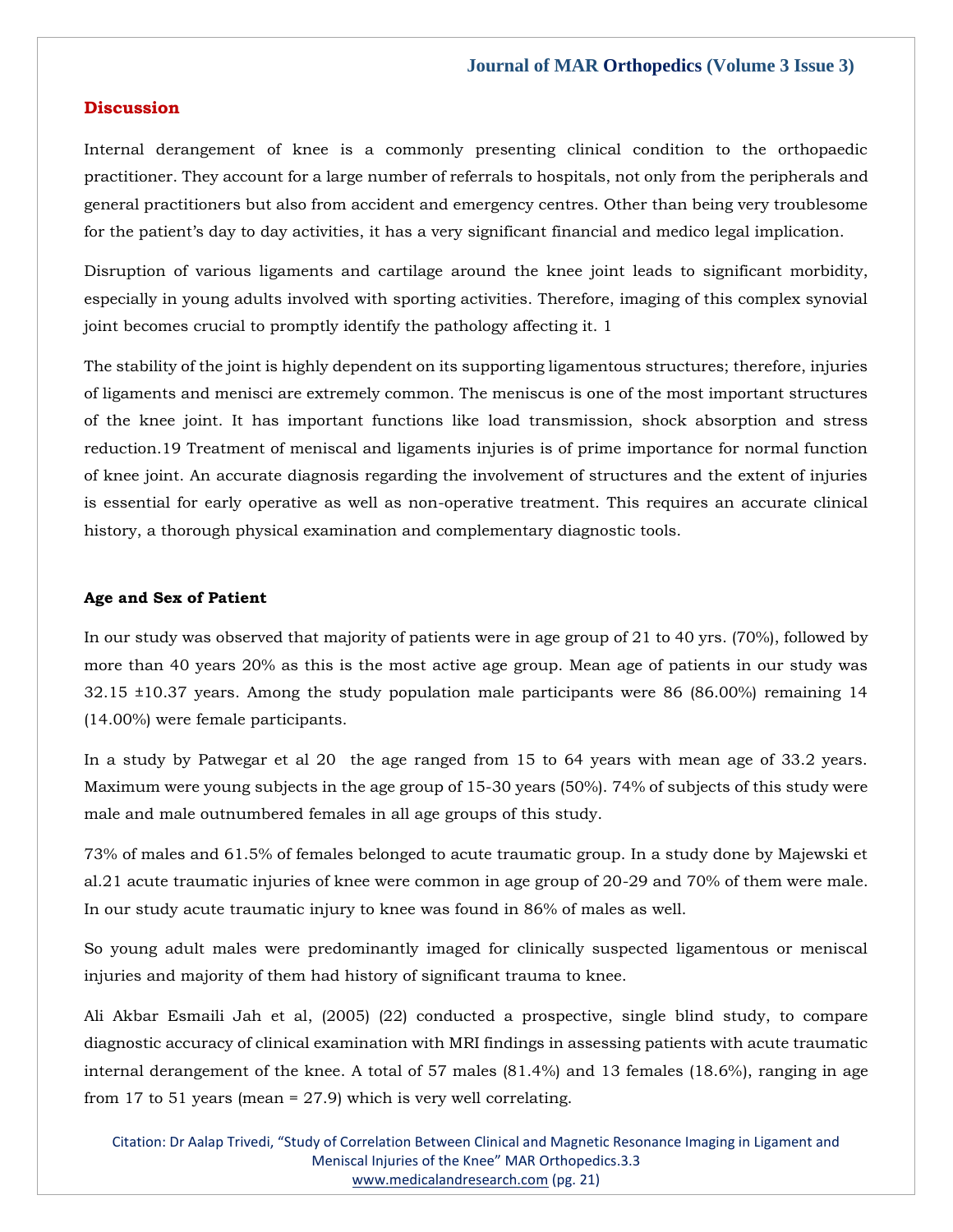#### **Mode of Injury**

Majority of patients had sports injury 49 (49%) followed by road traffic accident in 46 (46%), fall at home in 4 (4%) and one case of fall from height 1 (1%).

Venkateshwaran Arumugam et al (23) studied MRI evaluation of acute internal derangement of Knee observed that their common cause of injury was contact sports followed by road traffic accidents i.e., acute trauma.

#### **Duration of Injury**

It was observed that majority of patients reported within 8 weeks of duration of trauma (87%). Few patients reported very late up to 36 weeks of trauma mainly due to other injuries/ morbidities. Mean Duration of Trauma (weeks) was  $6.65 \pm 5.09$  weeks.

Taneja et al (24) observed that majority of patients undergo MRI before 1 week of duration of symptoms (54%) followed by between 1-2 weeks of duration (28%). The patients above 6 months of duration were 6% only.

Taneja et al (2018) 24 observed that majority of patients were present with acute trauma (88%) and absent among 12% patients.

SOLOMON et al 2003 (25) stated "While most meniscal or ligamentous knee injuries heal with nonoperative treatment; a subset should be treated with arthroscopic or open surgery". We believe that our clinical protocol including a second examination after 3 weeks of splinting can reduce the number of unnecessary MRIs, and should be particularly considered when the patient is not a professional sportsman, or is willing to wait for three weeks. However, in case of a high clinical suspicion of osteochondral damage and/or bony lesion, arthroscopy is required.

MADHUSUDHAN et al, 2008 (26) said that arthroscopy is inevitable considering the load in the National Health Service (NHS), however waiting time for the MRI from the point of definite clinical diagnosis was 3–7 weeks [average 4.1 weeks] and the waiting time for arthroscopy following the MRI was a further 5– 8 weeks [average 5.8 weeks]. 3 patients were examined directly by the orthopaedic team following an acute episode and the rest were seen by the emergency medicine department at the time of injury to be followed by Orthopaedic consultation, In their study most of injuries were due to acute injury & sports person and recruits, since patient was given appointment for MRI and arthroscopy, mean duration was from 1-4 weeks (54.27%), and however due to load of patients most of patients were given 2 weeks of appointment for arthroscopy & few patient were managed conservatively initially and later advised surgery.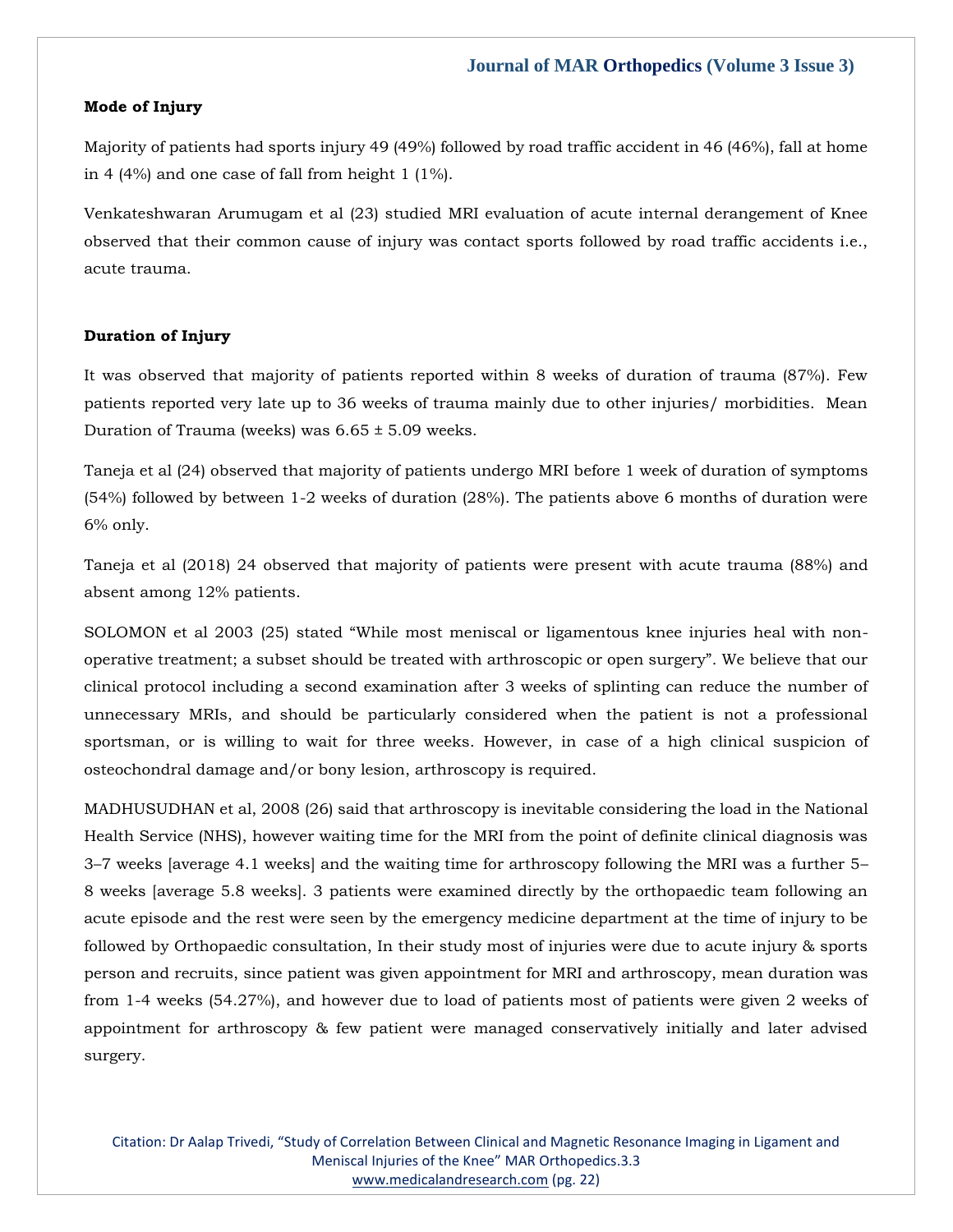#### **Swelling and Tenderness**

Among the study population, 12% cases had tenderness at the site of injury. Among the study population, 8% cases had swelling at the site of injury. This is because of the duration of injury being more than

#### **Mensical injury.**

Among the study population, 52 (52%) had medial meniscal tear and 24 (24%) had Lateral Meniscal Tear.

SINGH et al 2004 27 In their study detection of Lateral Meniscal tears the sensitivity, specificity was 87% and 99.29%. The sensitivity of MRI in identifying medial meniscal tear has been reported to range from of 77%-97.5% and a specificity of 37%-100%. The occurrence of the false positive meniscal tears at MRI imaging has been noted earlier.

In our study for medial meniscus MRI revealed, sensitivity (90%). For lateral meniscus sensitivity (95%). Hence it co-relates with our study.

MANOJ K et al 2014 28 in their study only grade 3 tears were compared as grade 1 / 2 do not reach up to the articular surface and hence invisible to arthroscopic surface evaluation. Out of 80 patients 23 (28.75%) showed medial meniscal and 11 patients (13.75%) showed lateral meniscal tears on MRI. In our study we found medial meniscus anterior horn grade 2 and 3, 2 cases. 1 case of lateral meniscus tear mid substance. 1 case of medial meniscus was of a bucket handle tear which MRI failed to show up.

#### **Anterior Cruciate Ligament**

In our study, among the population with ACL tear, 69 (69%) had a complete tear of ACL, 13 (13%) had a partial tear and 18 (18%) had an intact ACL.

AHIRWAR LP et al, 2013 29 studied 100 patients of (Internal Derangement of the Knee) IDK. Out of 32 ACL tears, 25 (78%) were classified as complete tear and 7 (22%) as partial tears. 11(34.3%) of ACL tears were located in proximal segment, 17 (53.2%) in mid substance and 4 (12.5%) in distal segment of ligament. Arthroscopy was performed in 31 patients. Preoperative MRI reported ACL tear in 14, and 13 patients proven as tear on arthroscopy. 1 patient was normal on arthroscopy (false positive) and 1 case which were normal on MRI found to be torn on arthroscopy (false negative). MRI abnormal signal intensity was seen within the ligament with intact fibres.

MANOJ K et al, 2014 28 studied 98% in mid substance and 100% in femoral &tibial attachment out of total cases of 35. Most common sign of ACL Injury in MRI was hyperintensity. A critical review of false

Citation: Dr Aalap Trivedi, "Study of Correlation Between Clinical and Magnetic Resonance Imaging in Ligament and Meniscal Injuries of the Knee" MAR Orthopedics.3.3 [www.medicalandresearch.com](http://www.medicalandresearch.com/) (pg. 23)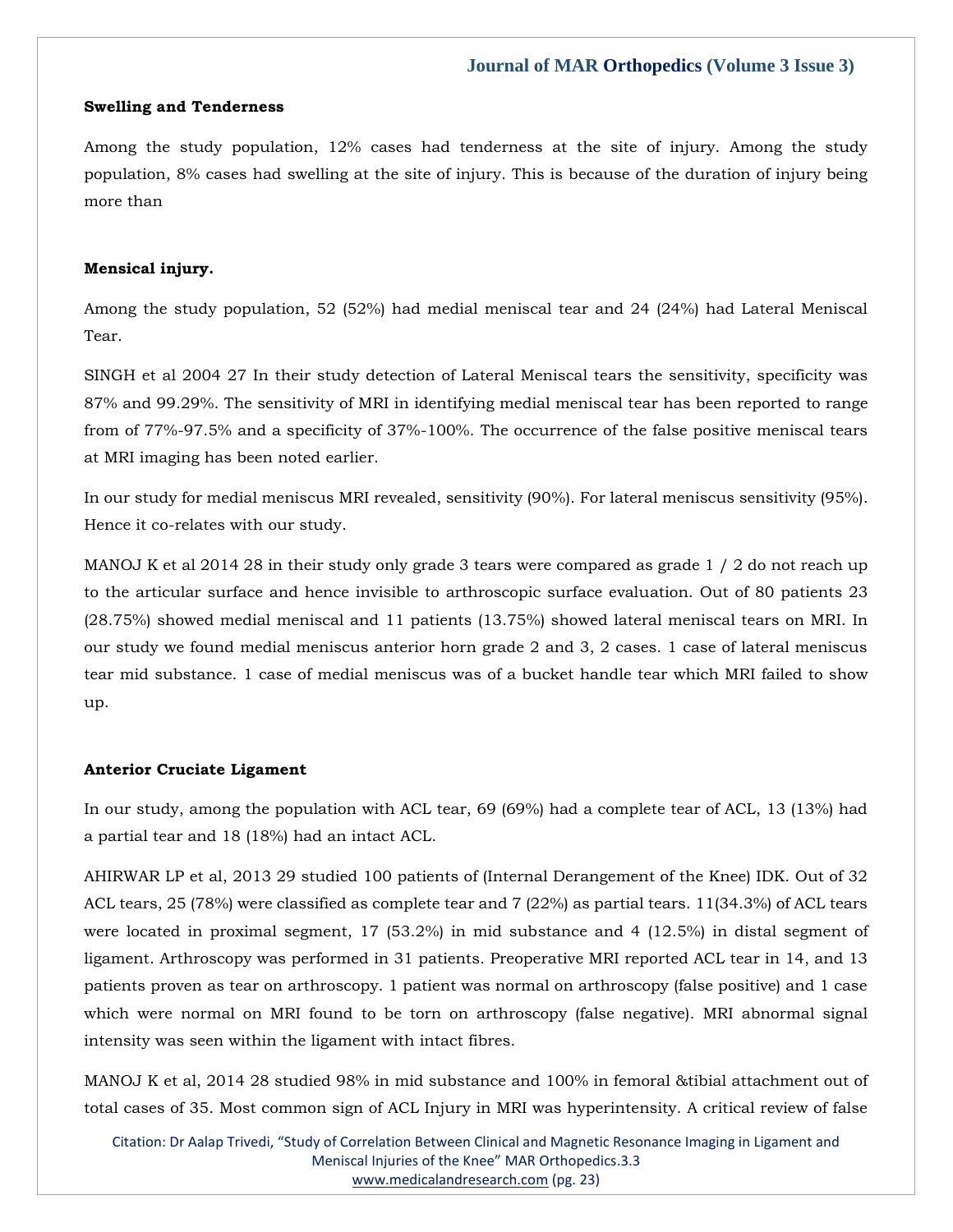positive and false negative findings in MRI showed 1 false positive and 1 false negative case. False positive case had both primary and secondary findings. Cause of primary finding was non visualization of ACL and the causes for the secondary findings is unclear; they may have reflected the physiological ligamentous laxity. In the false negative case that had a partial tear as seen in arthroscopy the MR image showed a linear band of intact fibres normally oriented in expected location of the ACL. Studies have showed that MR imaging has low sensitivity (40- 75%) but moderate to high specificity (62- 94%) in diagnosis of partial tears.

In a study by ANTON M ALLEN M.D et al 2014 30, ACL showed hyperintense signal in one of the cases in mid substance tear of ACL similarly in this study, they studied two manifestations in partial tear (1) an anteriorly angled ACL stump or (2) a heterogeneous variable-signal nodule projecting anteriorly from the ACL. Histologic evaluation of the nodules has revealed disorganized ACL fibres, fibrosis, inflammation, and haemorrhage, they came to conclusion as MRI adds some value in the evaluation and management of partial tears, and positive MRI findings should not be ignored, even in the setting of a negative Lachman test. Management of partial ACL tears are evolving. Factors favouring conservative treatment include advanced age, a normal or near-normal Lachman result, low athletic demands, and less than 50% involvement of the ACL fibres on arthroscopy. Most young and highly active patients, patients with a clearly abnormal Lachman result, and patients with greater than 50% or posterolateral band involvement on arthroscopy are best treated with ACL reconstruction.

#### **Posterior Cruciate Ligament**

Among the study population with PCL tear, 3 (3.0%) had a complete tear of PCL, 1 patient (1.0%) had a partial tear and 96 (96%) had an intact PCL.

#### **COLLATERAL LIGAMENT**

#### **MCL Injury**

Among the study population with MCL tear, 3 (3%) had a grade III MCL tear, 2 (2%) had grade II, 1 (1%) had grade II tear and 94 (94%) had a normal MCL.

#### **MCL Injury grading on MRI**

Grade I – High signal intensity seen superficial (medial) to MCL, which looks normal. Also called minor sprain.

Grade II – High signal intensity seen medial to ligament with high signal or partial disruption of ligament.

Grade III – It shows complete disruption of ligament.

Citation: Dr Aalap Trivedi, "Study of Correlation Between Clinical and Magnetic Resonance Imaging in Ligament and Meniscal Injuries of the Knee" MAR Orthopedics.3.3 [www.medicalandresearch.com](http://www.medicalandresearch.com/) (pg. 24)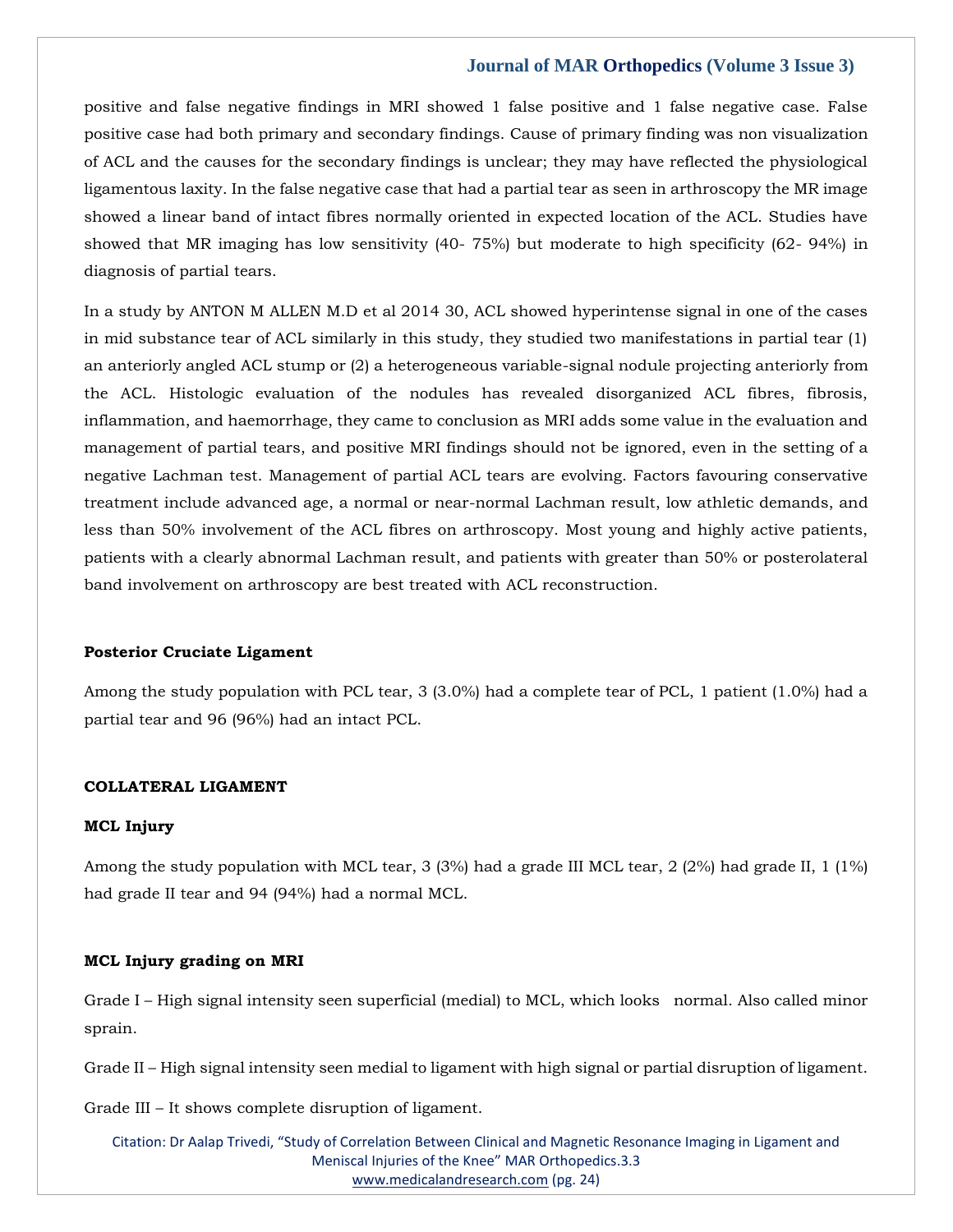Compared that with a valgus stress test in our study, it came out to be positive in 41 cases. This gave us sensitivity of 80% in case of valgus stress test in our study.

#### **LCL Injury**

Among the study population with LCL tear, 5 (5%) had a grade III tear of LCL tear, 1 (1%) had grade I and grade II tear each and 93 (93%) had a normal LCL.

#### **LCL Injury grading in MRI**

Grade I – Subcutaneous fluid surrounding the mid-substance of ligament at one or both insertions.

Grade II – partial tearing of ligament fibres at mid-substance or one of the two insertions

Grade III – Complete tear of the ligament at mid-substance or one of the two insertions

In our study, varus stress test was positive in 8 patients (8%) of the patients. When compared to the MRI findings, we found Grade III tear in 5 patients and Grade II tear in 3 patients and Grade I tear in 1 patient. This comes to sensitivity of varus stress to be 88%.

THOMAS H. BERQUIST et al, (2007) 31 Tears of the ACL are frequently noted in association with MCL tears (30%). O'Donoghue's triad (medial meniscal tear, ACL tear, and MCL tear) is a frequently described injury pattern. MRI criteria in two image planes can be graded by the extent of fibre involvement (grade 1 sprain: a few fibres torn; grade 2 sprain: about 50% of the fibres torn; grade 3 sprain: complete disruption of the MCL) or signal intensity changes in and about the ligament. Grade 1 injuries show increased signal intensity medial to the ligament with normal signal intensity in the ligament. Grade 2 injuries demonstrate increased signal intensity medial to and within the ligament without complete disruption. Grade 3 injuries are complete similar to that defined by a grade 3 sprain. Reported 87% accuracy for MRI in classifying MCL injuries. Minor injuries are particularly easy to detect due to the high sensitivity of MRI. Partial or grade 2 tears are more difficult to correctly classify with MRI.

ADIL ISMAIL NASIR et al, (2013) 32 In there study a total of 12 cases were registered in MCL & LCL injuries showed those injuries demonstrated increased signal intensity on T2- weighted images because of oedema and haemorrhage and others demonstrated displacement or complete loss of continuity of ligamentous fibres, depending on the severity of the injury.

VENKATESHWARAN ARUMUGAM et al, 2015 23 they studied Lateral collateral injury total no cases were 12 (10%) The main findings in their study were collateral ligament injuries were adjacent fascial oedema and increased signal intensity of ligament and associated with ACL injuries due to sports related injuries.

Citation: Dr Aalap Trivedi, "Study of Correlation Between Clinical and Magnetic Resonance Imaging in Ligament and Meniscal Injuries of the Knee" MAR Orthopedics.3.3 [www.medicalandresearch.com](http://www.medicalandresearch.com/) (pg. 25)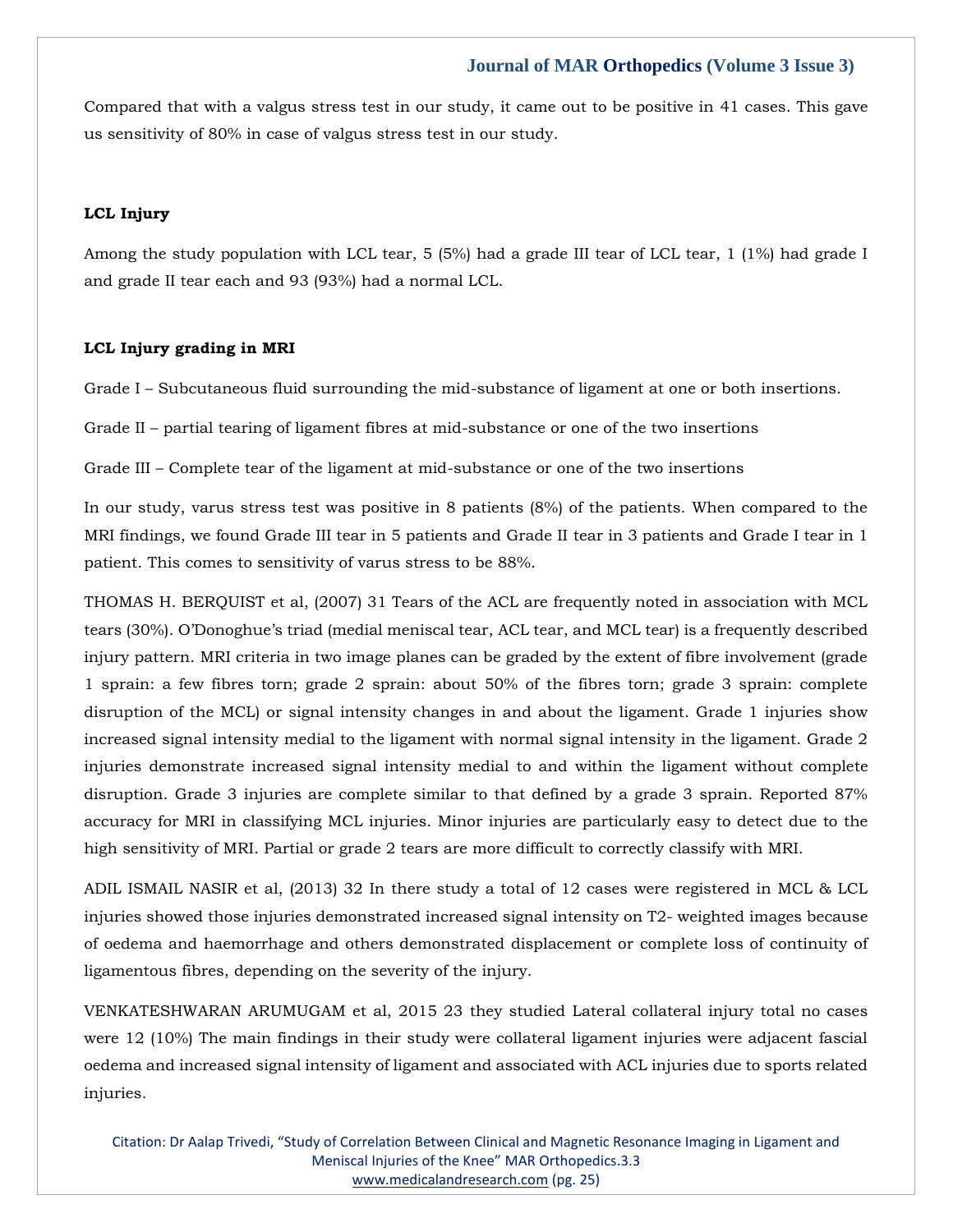Among the study population knee injuries were tested. In majority of patients had an ACL tear. With anterior drawer test positive in 79 (79%), followed by Lachman's test in 77 (77%), Pivot shift in 78 (78%).

Medial meniscus was the next most commonly involved structure with medial McMurray test being positive in in 41 patients (41%) and Lateral McMurray in 20 patients (20%), Varus stress in 8 (8%), Valgus stress in 5 (5%) and Posterior Drawer in 5 (5%).

O'Donoghue's triad 32 (combination of ACL, MCL and medial meniscus tear) was seen in 6 cases.

Lateral compartment injuries are less common than medial compartment injuries. LCL injuries were found in 22% of cases in our study. Associated tear of capsule was found in 1 case and popliteus myotendinous injury in 2 cases.

Varus and valgus stress tests were used to test for LCL and MCL respectively. Valgus stress test was positive in 75% of cases with MCL injury and varus stress test was present in 88% of cases with LCL injury.

According to Malanga et al.34 although collateral ligament testing seems to be sensitive and specific, there is a lack of well-designed studies that scientifically validate the sensitivity and specificity of these tests.

Meniscal tear was diagnosed by either an area of abnormal signal within the meniscus on at least one image that extended to the meniscal articular surface, or abnormal morphology of the meniscus. If the abnormal signal extends to the articular surface on two or more images, the sensitivity for a meniscal tear increases from 56% to 94% medially and from 30% to 90% laterally. Meniscal tear was found in 50 cases in this study. 47% involved only the medial meniscus, 14% only the lateral meniscus and 39% involved both menisci.

Medial meniscus was commoner to get torn as it is a less mobile structure and transmits more force during weight bearing. 64.5% of tears involved the posterior horn.

Jee et al. 35 reported prevalence of torn posterior horn of medial meniscus to be about 56%. Anterior horn tear was found in 3% of cases in our study which is comparable to the study done by De Smet et al. that showed involvement of anterior horn of medial meniscus in 2% of cases. Grade III tear were the commonest seen in 13 cases (42%) followed by Grade II in 29%.

Various types of medial meniscal tears detected in this study were – horizontal tear (26%), oblique tear (42%), bucket handle (9.5%), radial tear (3%) and complex tears (19%).

Helms et al.36 reported that 10% of tears of medial meniscus were of bucket handle type. Our study also found similar occurrence of bucket handle tears (9.5%). All the 3 cases of bucket handle tear of medial meniscus showed double PCL sign, where the displaced fragment was seen as a hypointense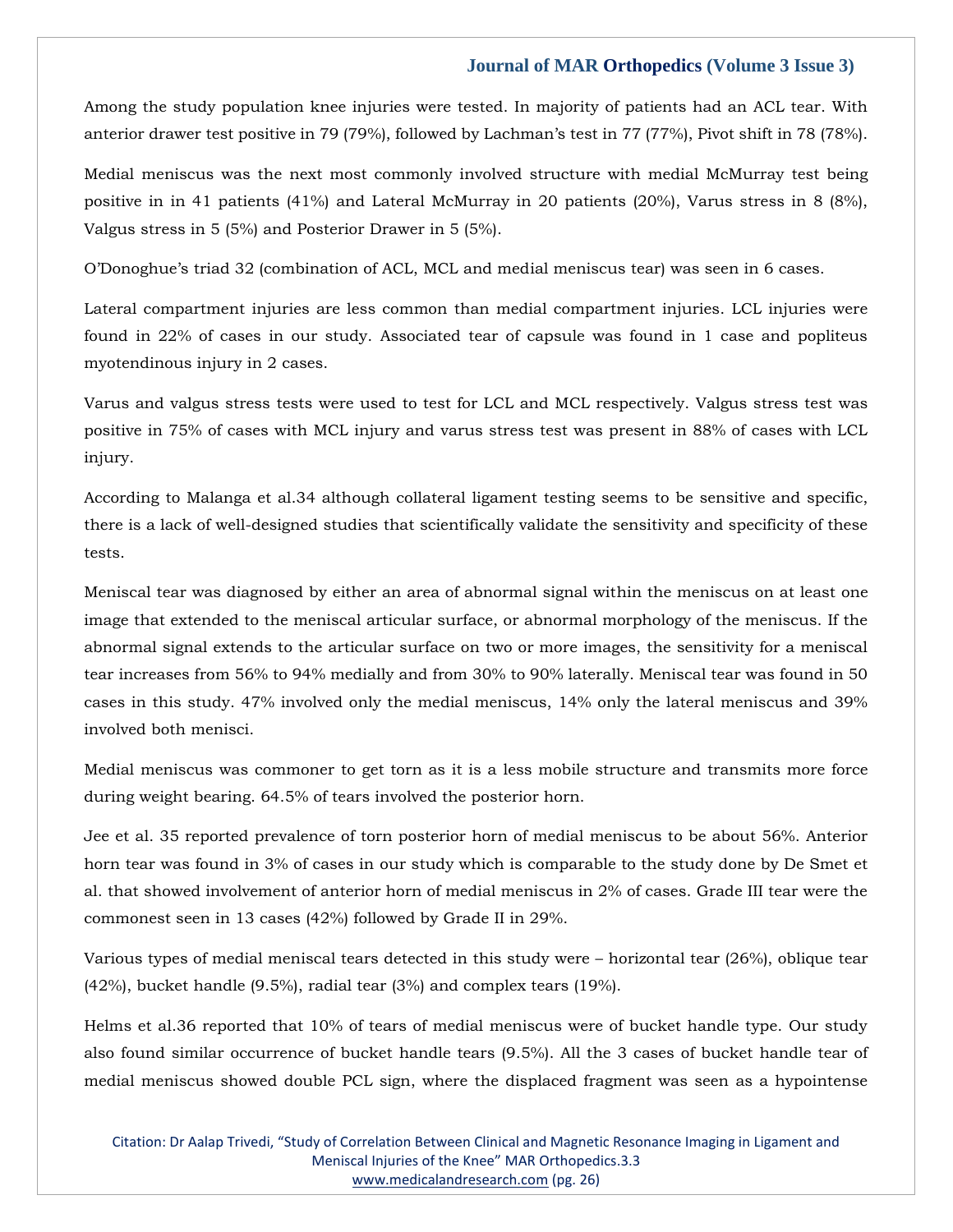structure parallel to PCL on all sequences. MR has a sensitivity of 27% to 44% and a specificity of 98% to 100% in detecting bucket-handle tears.

According to Malanga et al, 34 for meniscal tears, the McMurray test is very specific but has a low sensitivity. In our study population, McMurray test was positive in 68% of medial meniscal tear and 79% of lateral meniscal tear.

Taneja et al.24 observed that out of 50 patients, McMurray Test was positive among 38% patients and Apley test was positive among 34% patients. The other test for 58 Meniscal tear like Bragard sign and Bounce Home test was positive in 30% and 22% patients respectively.

Taneja et al.24 observed that majority of patients were having isolated Medial Meniscal tear (26%) followed by isolated Lateral Meniscal tear (14%). The bilateral meniscal tear was observed in 8% patients while 52% patients showed no meniscal tear.

The results of the present study demonstrate that meniscal injuries can be accurately diagnosed by MRI and support the findings of other studies.

Taneja et al.24 demonstrated that meniscal injuries can be accurately diagnosed by MRI. Williams [56] performed a study in which MRI scans were performed on 69 patients waiting for knee arthroscopy.

We analysed anterior drawer test V/s ACL tear and found sensitivity of 96%, specificity of 92.00%.

Pushpa et al (2020) 37 Comparing the clinical test with MRI found that clinical tests for ACL were highly specific but low sensitive for ACL tears. Clinical tests were found moderately sensitive for ACL and poorly sensitive for meniscal injury. It was 0% for PCL. All the tests were highly specific for ACL, PCL and medial meniscus but moderately sensitive for lateral meniscus. Positive predictive value of clinical tests was high for ACL, moderate for medial meniscus but low for lateral meniscus. Negative predictive value was highest for PCL while moderate for ACL, medial meniscus and lateral meniscus.

The clinical tests show sensitivity of 96% and specificity of 98% for Anterior Cruciate Ligament tear vs MRI.

The sensitivity and specificity of clinical examination for Posterior Cruciate Ligament tear was 75% and 92% respectively vs MRI having sensitivity of 94%.

Compared to other studies, the specificity was better than sensitivity.

For Lateral Menisci, clinical examination showed sensitivity of 83.33% and specificity of 94% vs MRI.

For Medial Menisci, clinical examination showed sensitivity of 80% and specificity of 96% vs MRI.

For Medial Collateral ligaments, clinical examination showed sensitivity of 83.33% and specificity of 96% vs MRI.

Citation: Dr Aalap Trivedi, "Study of Correlation Between Clinical and Magnetic Resonance Imaging in Ligament and Meniscal Injuries of the Knee" MAR Orthopedics.3.3 [www.medicalandresearch.com](http://www.medicalandresearch.com/) (pg. 27)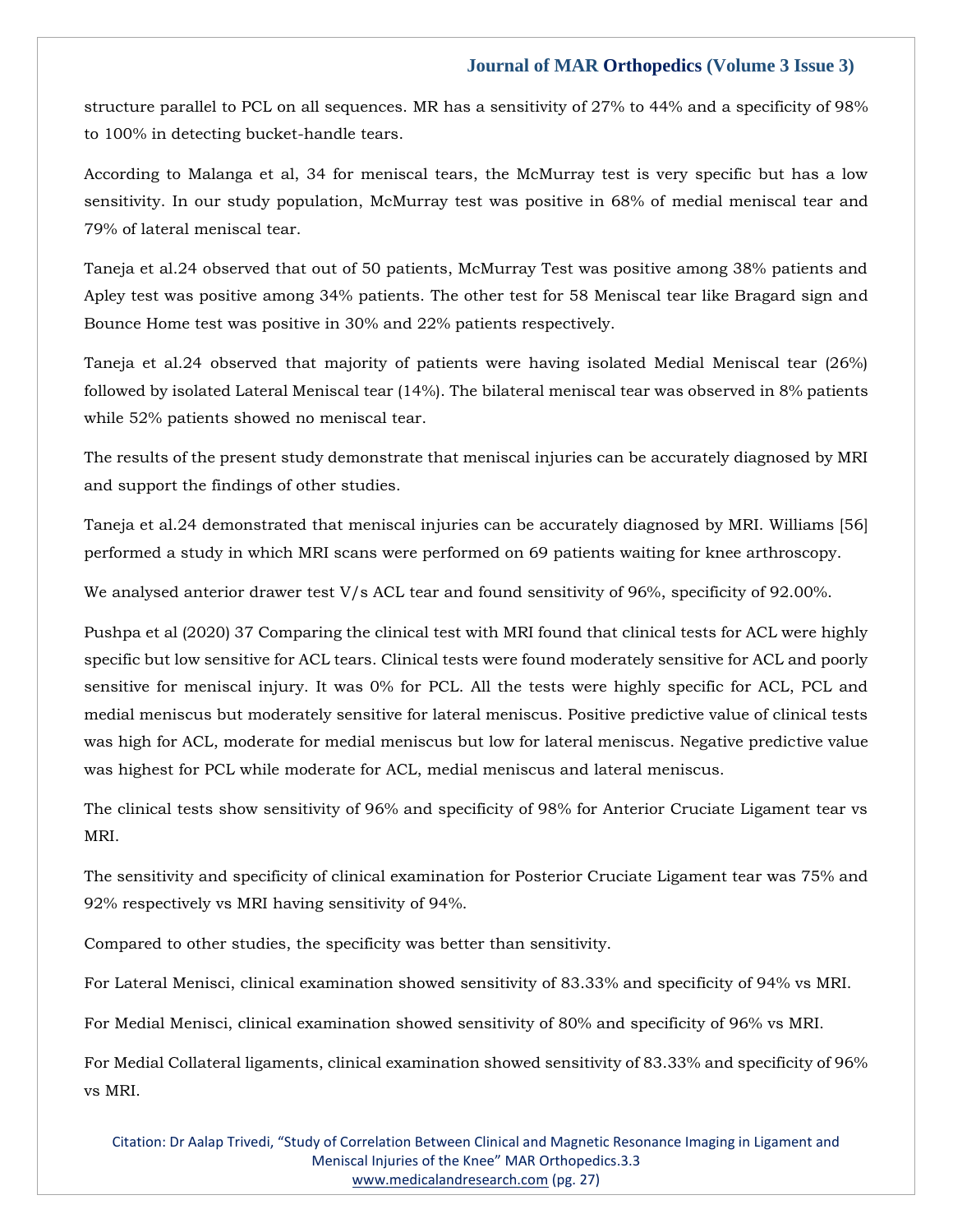For Lateral Collateral ligaments, clinical examination showed sensitivity of 85.71% and specificity of 95% vs MRI.

The results obtained from the present study were equal to or better than the results of other studies.

It is essential to note the efficacy of MRI because it will in turn, effect the treatment of the pathology. In a study done by Adil Ismail Nasir et al. in 2013 71 it was concluded that MRI is a safe, non-invasive imaging modality as MRI of the knee has been shown to be accurate in the assessment of menisci, ligaments and articular cartilage, i.e., excellent modality for assessment of soft tissue and knee joint derangements. Thus, we must underline a need for MRI before arthroscopy. In the present study, 67% of the patients tested positive by clinical examination, were confirmed by arthroscopy.

In a study conducted by Navali et al. 38 clinical examination and MRI had equal efficacy with clinical examination proving to be slightly better than MRI.

In the study by Uppin et al. 39 it was found true with regards to ACL injuries. Also, it was found that clinical examination was equal to or better than MRI in single lesion knees when compared to those with more than one structure involved.

The MRI has dramatically improved our ability to detect meniscal injuries of knee joints. MRI in clinically suspected cases of meniscal injuries would reduce the number of unnecessary diagnostic arthroscopies. Preoperative MRI will help orthopaedic surgeons in selecting proper therapy for their patients.

#### **Conclusion**

Knee joint is a common site of injury, particularly in young and athletic patients. The anatomy of the knee has many ligaments and medial and lateral menisci, which are prone to injuries. This causes a significant number of cases of Internal Derangements of the Knee (IDK) visiting the OPD setup.

Most of these patients had a positive history of sports injuries (49%) followed closely by RTA (47%). Such patients also visited the OPD setup at an average of 5-8 weeks post trauma. This leads to most patients not having tenderness or a significant swelling at the time of presentation to the OPD. Hence this provides the best possible scenario for performing a thorough clinical examination.

Clinical examination, when performed thoroughly, has high sensitivity and specificity compared to MRI in ligament and meniscal injuries of the knee. Moreover, the method of routinely prescribing MRI for such patients significantly increases the economic burden on the patients. Also, there were some patients who could not be made to undergo MRI, like those with implants/pacemakers or those who require sedation for claustrophobia.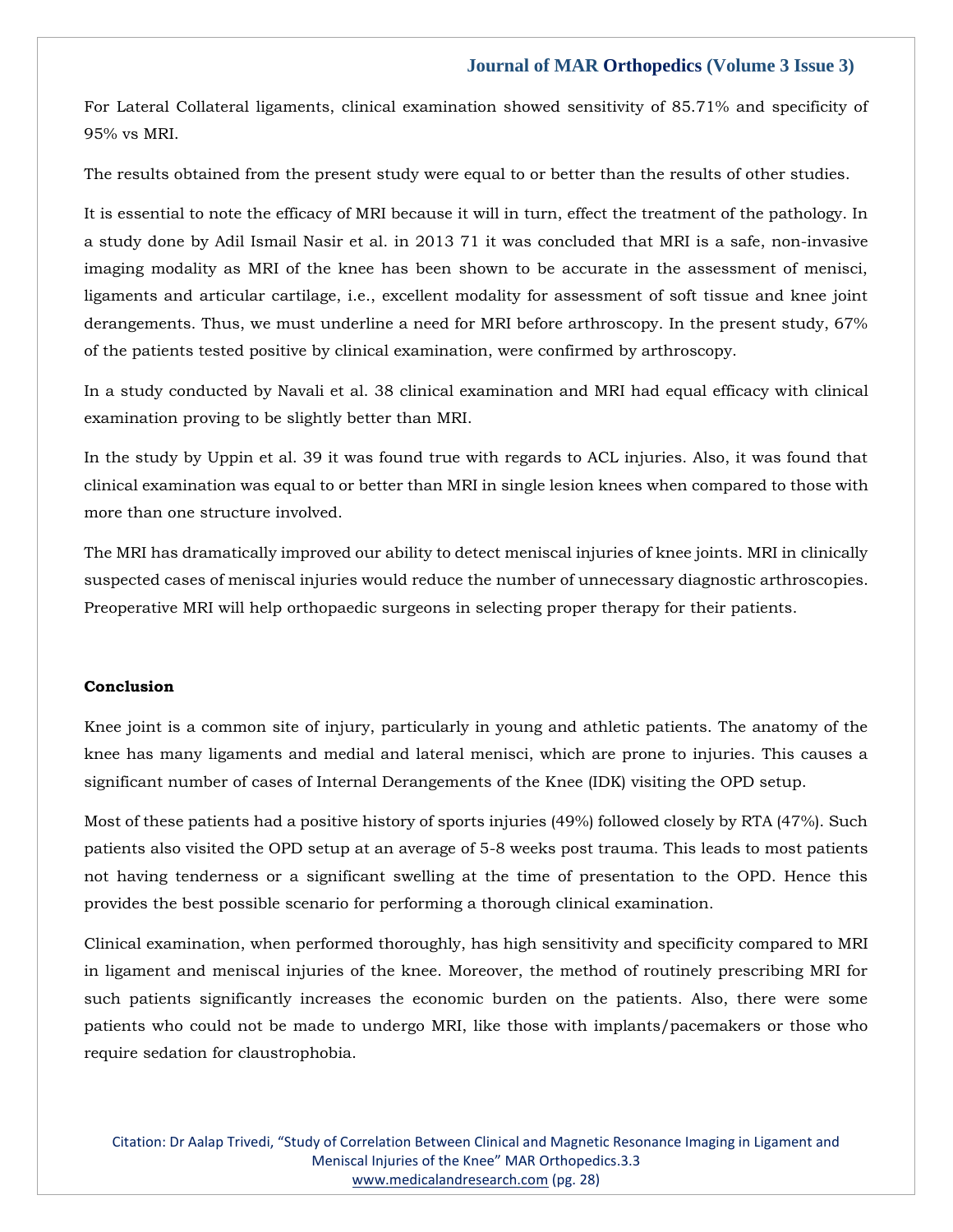However, in acute cases, a through clinical examination might not always be possible due to tenderness of the knee. This can lead to doubtful results as the clinical tests are observer dependent. But, in such cases MRI findings can also be clouded due to the presence of bone contusion and swelling of the joint.

Magnetic Resonance Imaging (MRI) is a valuable tool in diagnosis of IDK and has increased in accurate. But many studies have found false positive impressions on MRI for asymptomatic individuals. Hence, its interpretation and with correlation with clinical findings is mandatory in accurate diagnosis and management of the patient.

Also, that prescribing an MRI be reserved for doubtful cases or cases with complications and should always be correlated with clinical findings.

And the authors suggest, clinical reporting of MRI to be adapted by clinicians for improving the diagnostic accuracy with clinical and radiological correlation. Such reporting can guide medical professionals to decide the course of management in the form of conservative or surgical treatment.

#### **References**

1. David K B Li, Mark E Adams,J Pat McConkey. Magnetic Resonance Imaging of Ligaments and Menisci of the Knee. Radiol Clin North Am 1986; 24(2):209-227

2. Rosas HG. Magnetic resonance imaging of the meniscus. Magn Reson Imaging Clin N Am. 2014;22(4):493-516.

3. Gimber LH, Hardy JC, Melville DM, Scalcione LR, Rowan A, Taljanovic MS. Normal Magnetic Resonance Imaging Anatomy of the Capsular Ligamentous Supporting Structures of the Knee. Can Assoc Radiol J. 2016;67(4):356-67.

4. Sims RE, Genant HK. Magnetic resonance imaging of joint disease. Radiol Clin North Am. 1986;24(2):179-88.

5. Moon KL, Jr., Genant HK, Helms CA, Chafetz NI, Crooks LE, Kaufman L. Musculoskeletal applications of nuclear magnetic resonance. Radiology. 1983;147(1):161-71.

6. Stoller DW. Magnetic Resonance Imaging in Orthopaedics and Sports Medicine. 3rd ed. Philadelphia: Lippincott Williams & Wilkins; 2007.

7. Davis KW, Rosas HG, Graf BK. Magnetic resonance imaging and arthroscopic appearance of the menisci of the knee. Clin Sports Med. 2013;32(3):449-75.

8. Flemming DJ, Hash TW, 2nd, Bernard SA, Brian PS. MR imaging assessment of arthritis of the knee. Magn Reson Imaging Clin N Am. 2014;22(4):703-24.

Citation: Dr Aalap Trivedi, "Study of Correlation Between Clinical and Magnetic Resonance Imaging in Ligament and Meniscal Injuries of the Knee" MAR Orthopedics.3.3 [www.medicalandresearch.com](http://www.medicalandresearch.com/) (pg. 29)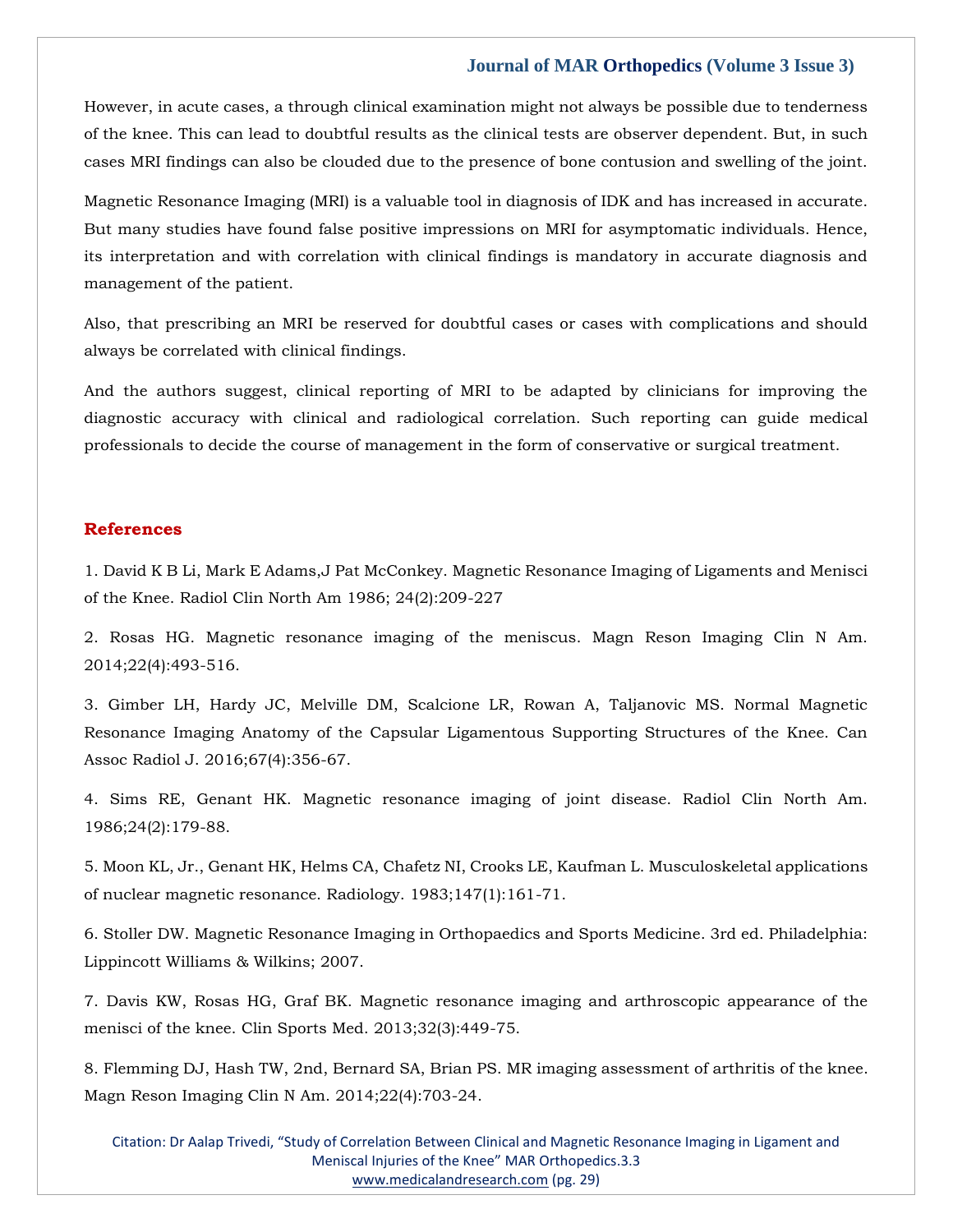9. Reicher MA, Rauschning W, Gold RH, Bassett LW, Lufkin RB, Glen W, Jr. High resolution magnetic resonance imaging of the knee joint: normal anatomy. AJR Am J Roentgenol. 1985;145(5):895-902.

10. Ehman RL, Berquist TH, McLeod RA. MR imaging of the musculoskeletal system: a 5-year appraisal. Radiology. 1988;166(2):313-20.

11. Stoller DW, Genant HK. Magnetic resonance imaging of the knee and hip. Arthritis Rheum. 1990;33(3):441-9.

12. Nikken JJ, Oei EH, Ginai AZ, Krestin GP, Verhaar JA, van Vugt AB, et al. Acute peripheral joint injury: cost and effectiveness of low-field-strength MR imaging-- results of randomized controlled trial. Radiology. 2005;236(3):958-67.

13. Kaplan PA, Walker CW, Kilcoyne RF, Brown DE, Tusek D, Dussault RG. Occult fracture patterns of the knee associated with anterior cruciate ligament tears: assessment with MR imaging. Radiology. 1992;183(3):835-8.

14. Van Dyck P, Vanhoenacker FM, Gielen JL, Dossche L, Weyler J, Parizel PM. Three Tesla magnetic resonance imaging of the meniscus of the knee: What about equivocal errors? Acta Radiol. 2010;51(3):296-301.

15. Ruwe PA, Wright J, Randall RL, Lynch JK, Jokl P, McCarthy S. Can MR imaging effectively replace diagnostic arthroscopy? Radiology. 1992;183(2):335-9.

16. Vassilios S Nikolaou et al : Journal of trauma management and outcomes. MRI efficacy in diagnosing internal lesions of knee: A retrospective analysis, DOI 10, 1186/1752-2897-2-4

17. Edwin H G Oei, Abida Z Ginai, M G Myriam Hunink. MRI for Traumatic Knee Injury: A Review. Semin Ultrasound CT MRI 2007;28:141- 157.

18. Khanda GE, Akhtar W, Ahsan H, Ahmad N. Assessment of menisci and ligamentous injuries of the knee on magnetic resonance imaging: correlation with arthroscopy. J Pak Med Assoc 2008;58:537–40.

19. Chang.C.Y et al : Imaging evaluation of meniscal injury of knee joint. A comparative MR imaging and arthroscopic study. Clin Imaging. 2004 Sep-Oct;28(5):372-6

20. Bammidi R, Jakka M, Balaga VR, Barla N, Vittanala VS, Pampana SJ, KP R. Design and analysis of knee cap. International Journal of Medical Reviews and Case Reports. 2020;4(6):41-52.

21. Majewski M, Stoll R, Widmer H, Müller W, Friederich NF. Midterm and long-term results after arthroscopic suture repair of isolated, longitudinal, vertical meniscal tears in stable knees. The American journal of sports medicine. 2006 Jul;34(7):1072-6.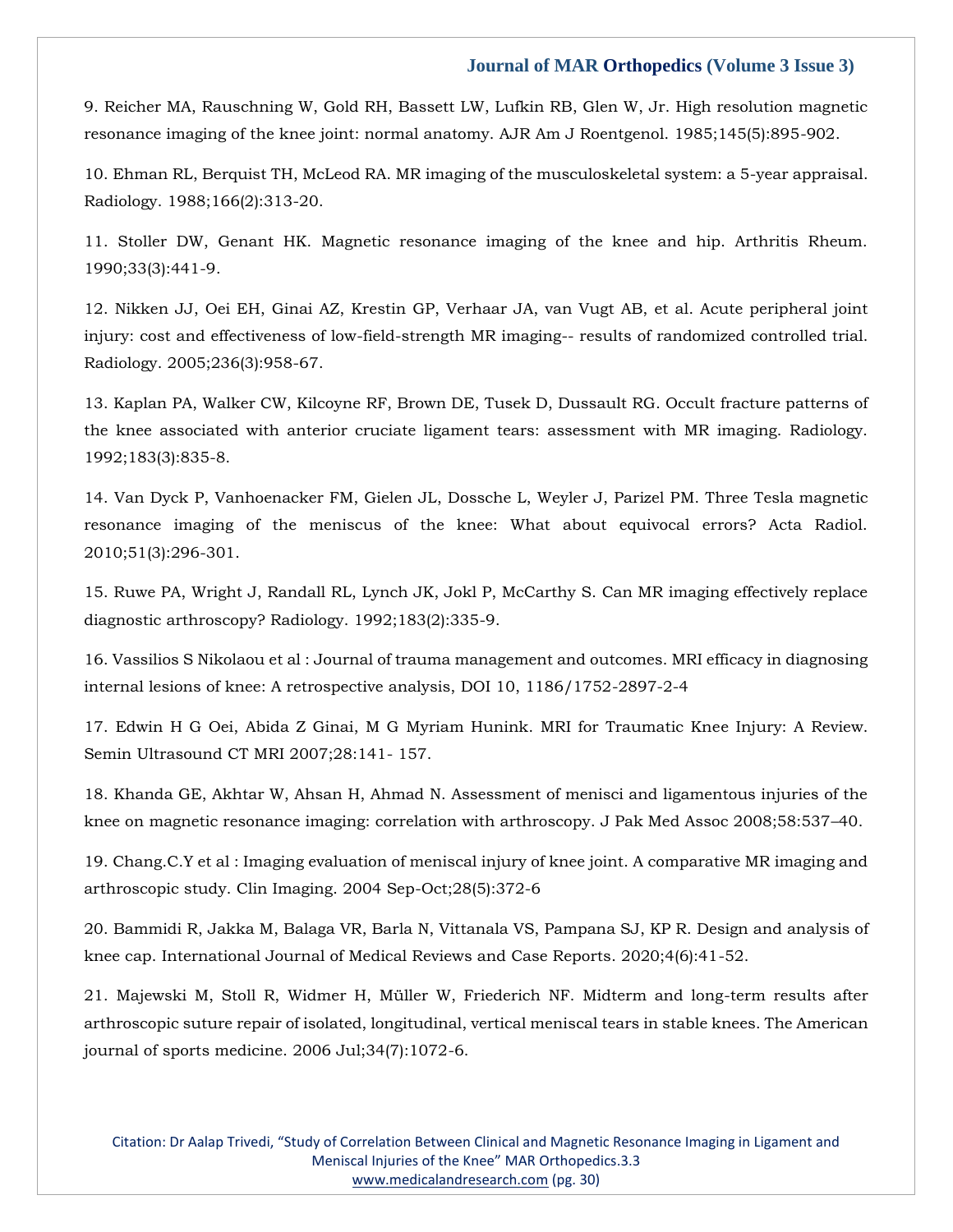22. Jah AE, Keyhani S, Zarei R, Moghaddam AK. Accuracy of MRI in comparison with clinical and arthroscopic findings in ligamentous and meniscal injuries of the knee. Acta Orthop Belg. 2005 Apr 1;71(2):189-96.

23. Arumugam V, Ganesan GR, Natarajan P. MRI evaluation of acute internal derangement of knee. Open Journal of Radiology. 2015;5(02):66.

24. Taneja AK, Miranda FC, Braga CA, Gill CM, Hartmann LG, Santos DC, Rosemberg LA. MRI features of the anterolateral ligament of the knee. Skeletal radiology. 2015 Mar;44(3):403-10.

25. Solomon DH, Katz JN, Carrino JA, Schaffer JL, Bohn RL, Mogun H, Avorn J. Trends in knee magnetic resonance imaging. Medical care. 2003 May 1:687-92.

26. Madhusudhan TR, Kumar TM, Bastawrous SS, Sinha A. Clinical examination, MRI and arthroscopy in meniscal and ligamentous knee Injuries–a prospective study. Journal of orthopaedic surgery and research. 2008 Dec;3(1):1-6.

27. Vaziri A, Nayeb-Hashemi H, Singh A, Tafti BA. Influence of meniscectomy and meniscus replacement on the stress distribution in human knee joint. Annals of Biomedical Engineering. 2008 Aug 1;36(8):1335-44.

28. Manoj MK, RS BR, Francis J. Correlation between MRI and arthroscopic findings in injuries of knee joint. Kerala Journal of Orthopaedics. 2014 Jan 1;27(1).

29. Ahirwar LP, Ahirwar C. Can MRI replace diagnostic arthroscopy in evaluation of internal derangement of knee joint--a prospective study. Journal of Evolution of Medical and Dental Sciences. 2013 Oct 7;2(40):7621-32.

30. Arthur A. De Smeth, How I Diagnose Meniscal Tears on Knee MRI. AJR:199, September 2012

31. Berquist TH. Osseous and myotendinous injuries about the knee. Radiologic Clinics of North America. 2007 Nov 1;45(6):955-68.

32. Nasir AI. The role of magnetic resonance imaging in the knee joint injuries. International Research Journal of Medical Sciences. 2013;1(5):1-7.

33. O'Donoghue DH. The unhappy triad: etiology, diagnosis and treatment. Am J Orthop 1964;6:242– 7.

34. Malanga GA, Andrus S, Nadler SF, McLean J. Physical examination of the knee: a review of the original test description and scientific validity of common orthopedic tests. Archives of physical medicine and rehabilitation. 2003 Apr 1;84(4):592-603.